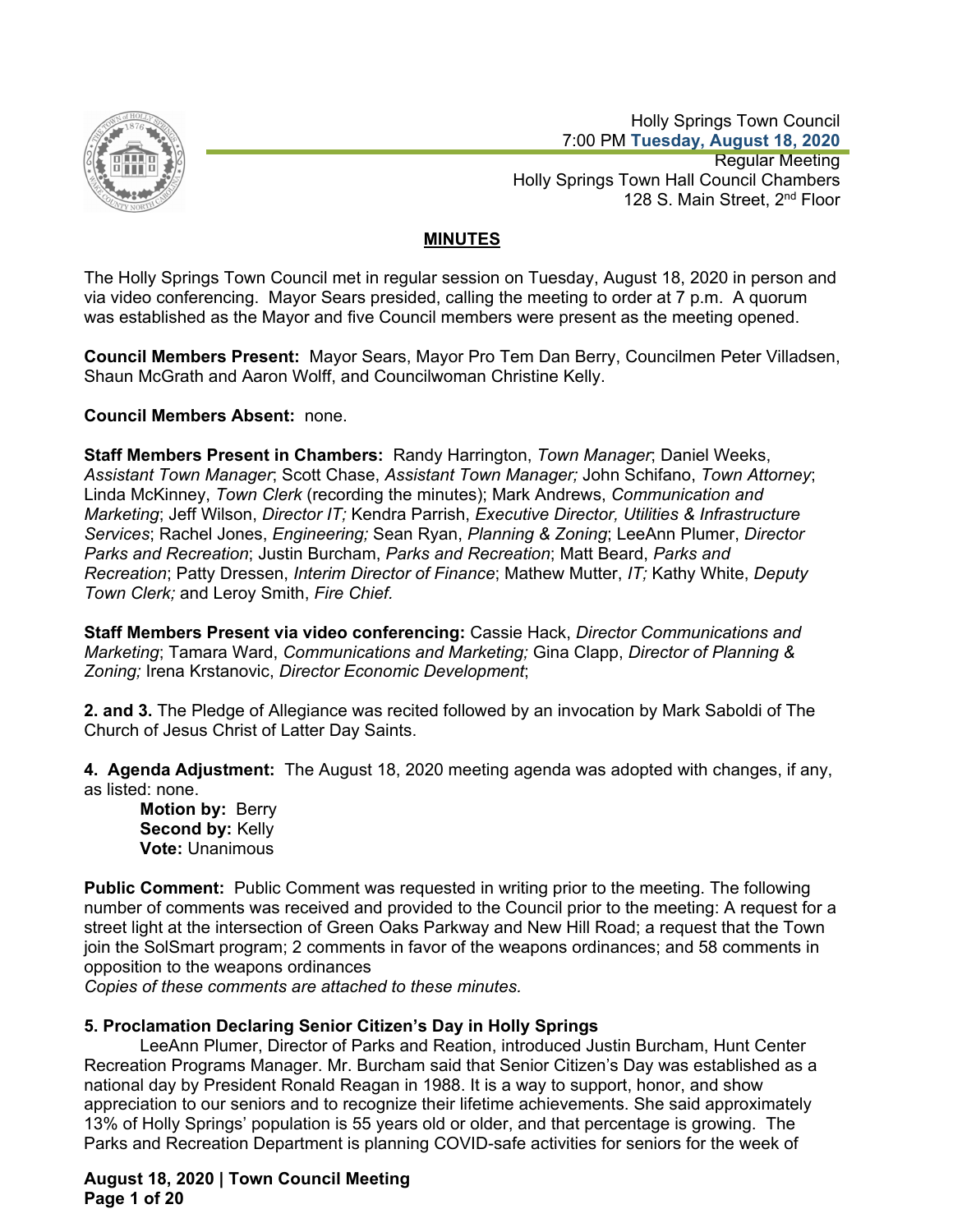August 17<sup>th</sup>-21<sup>st</sup> and would like to recognize Senior Citizen's Day in Holly Springs. Mayor Sears proclaimed August 21, 2020 Senior Citizen's Day in Holly Springs.

# **6. Public Hearing: Calvert Sports Academy and Development Center 20-DP-06 / 20-SEU-04 / 20-VART-03 / 20-VART-04**

Sean Ryan, Planning & Zoning said that this was the continuation of the Public Hearing that was begun on July 21<sup>st</sup> to consider the Development Plan, Special Exception Use, and Variance for Calvert Sports Academy and Development Center. There will be two suggested actions. He reviewed where the project would be located inside the Carolina Springs PUD and that it meets the current zoning status. In the Land Use Plan this area is marked as a Regional Center. He outlined the steps that had been taken to get to this point in the process. The Development Plan is for a 272,000 square foot facility, with a Special Exception Use for an indoor sports training facility, and some requested variances.

 Rachel Jones, Engineering, showed the location of new roads, Ice Barn Road and Carolina Springs Boulevard, and the road improvements within the site. She outlined the road improvements to Old Holly Springs Apex Road, and the intersection at Carolina Springs Boulevard. There will be sidewalks connecting to greenways along that road. She identified three intersections which are not warranted today for traffic signals, but are being monitored for when they would warrant signals. A traffic report indicated that there would be improvements needed at Carolina Springs Blvd. and Old Holly Springs Apex Rd. with a westbound right turn lane, eastbound left turn lane, egress turn lanes and fee-in-lieu toward future traffic signals.

 Ms. Jones said that the project will connect to sewer outfall, water main, and reclaimed water main as approved with the Master Plan. She said that the hearing was continued from the July 21<sup>st</sup> meeting because the fire flow report was not completed. New fire flow test data has been received that is accurate and has been incorporated into the analysis. Staff expects the final report this week, and a Hydraulic Report will be required to be finalized prior to construction drawings submittal. Any changes identified in that report will be reflected in those plans.

#### Planning Board Recommendation:

Chris Deshazor, Planning Board, said that the Planning Board recommended approval with a vote of 6-0-3. He said that a few questions were asked at Planning Board about solar panels and electric vehicle charging stations.

Mayor Sears asked John Schifano, Town Attorney what authority the Town has regarding these items. Mr. Schifano said that right now the General Assembly has not given municipalities the authority to require these.

Councilwoman Kelly asked if the Developer voluntarily says that they are going to do that, can the Town put it into writing that they will. Mr. Schifano said that there is no reason that Council couldn't ask them, but the Town does not have any authority to deny something based on that fact alone.

Councilman Wolff asked if the reason for that question from Planning Board was because of the developer's presentation. Mr. Deshazor said that it was brought up, and discussed, and the Planning Board discussed that there is no current authority to require it.

Mayor Pro Tem Berry asked Ms. Jones if the applicant was going to monitor for installation of the traffic signals, or were they only going to pay the fee-in-lieu, and what is their percentage of traffic impact. Ms. Jones said the developer will not be monitoring. The Town will collect the fee-inlieu. They are still working with the traffic engineer, but the range of impact is from 3% to 14% impact and staff will work with them to finalize that percentage and the cost to determine their fee.

Councilman McGrath asked Ms. Jones about Old Holly Springs Apex Rd. and the phasing of those improvements. Ms. Jones said the portions highlighted on the screen are required for this project. There are additional improvements triggered by the first phase of residential development, which Council will get a chance to review later. MPT Berry asked if they are only paying a 3 to 14% proportion, how the Town would install those signals. Ms. Jones said that these signals aren't meeting warrants with their traffic volume right now. The next phase will trigger higher percentages

**August 18, 2020 | Town Council Meeting Page 2 of 20**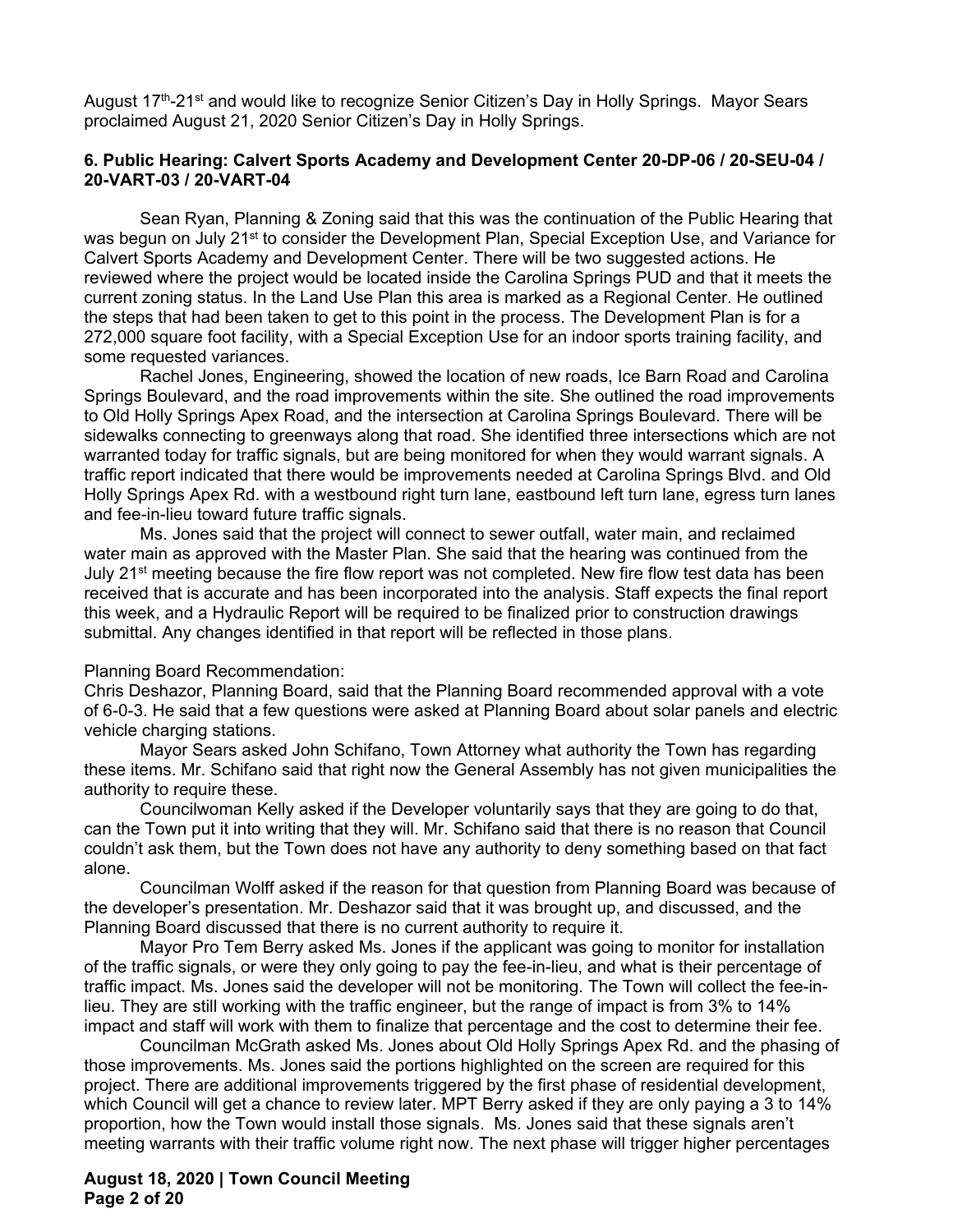of impact. That phase is still within the PUD and the developer would be responsible for that impact also.

With that explanation given, Mayor Sears opened the public hearing. The following input was received:

 Brian Dautel with ClarkNexen, presented the program goals of the Calvert Sports Academy (development of the athlete; partnership between athletes, families, and coaches; and attracting nationwide talent) and the facility goals (design excellence; pervasive, integrated technology; high performance energy and water efficiency; amenity-rich; safe and secure). He said that the footprint of the building was only 165,000 square feet, and the additional square footage was vertical. He showed the location of the Sports Academy within the Carolina Springs PUD, and then showed the site plan and a site concept, orienting the green space to the building. There is a bus lane and bus drop off between the parking area and the building. The building has two entrances. It is pedestrianoriented, and there is a possibility of public art.

 Albert McDonald with ClarkNexen said that their architectural principals are oriented to prioritizing the pedestrian, minimizing the impact of the automobile, providing variation in building facades and massing, and using high quality materials. He said that the large masses would be the ice areas, connected by administration and public spaces, in an attempt to keep the building more interesting looking.

Mr. McDonald said that the following variances were being requested:

 1. Reduce from 50% to 33% the visible building façade facing a street at the maximum 20 foot setback along the east frontage (Ice Barn Rd.);

 2. Reduce from 50% to 22% the visible building façade facing a street at the maximum 20 food setback along the south frontage (Carolina Springs Blvd.);

 He said that the maximum building elevation is roughly 72 feet tall. Along Ice Barn Rd. the elevation is approximately 722 feet in length. Along Carolina Springs Blvd. the elevation is approximately 216 feet in length. The overall size of the building is approximately 250,000 square feet. These variances would allow an otherwise large building to be broken down and made more visually interesting, creating a more welcoming and friendly pedestrian experience. It would provide a welcoming entry appropriate for an icon building and create various outdoor public spaces. These areas will be thoughtfully planted and lighted to be welcoming public spaces.

 Mr. McDonald said that approving the SEU Request would allow creation of a community asset and a preferred destination for ice related sports on the east coast. He said it would enhance property values within the development and Holly Springs in general, meets all PUD requirements, does no harm to the health and well-being of the general public, and would have no adverse impacts to the community.

 Mr. McDonald responded to the Planning Board comments on energy conservation strategies by saying that they are evaluating a variety of sustainable strategies including, but not limited to, solar energy capture, water conservation, passive energy, and car charging stations. He said that charging stations are of particular interest, with the number of electric cars on the road.

 Mr. McDonald said that parking will be located out of view of the rest of the development and that there would be adequate queueing and parking for teams' busses, individual athletes, and visitors onsite, such that impact to surrounding traffic patterns would be minimal. He said that during special events, Calvert has agreed to coordinate traffic control with the Town to reduce impacts to surrounding traffic patterns.

 Councilwoman Kelly said she was happy he mentioned solar panels and charging stations because that has been the spirit of the project. She asked about parking for tournaments and what the strategy is for parking overflow. Mr. McDonald said that there is on-street parking on Ice Barn Road, but also adequate parking based on the square footage, according to code, and within the development there will be other parking within a block or two.

Councilwoman Kelly asked about recycling. Mr. McDonald said he assumed that would be part of the operational plan for the facility.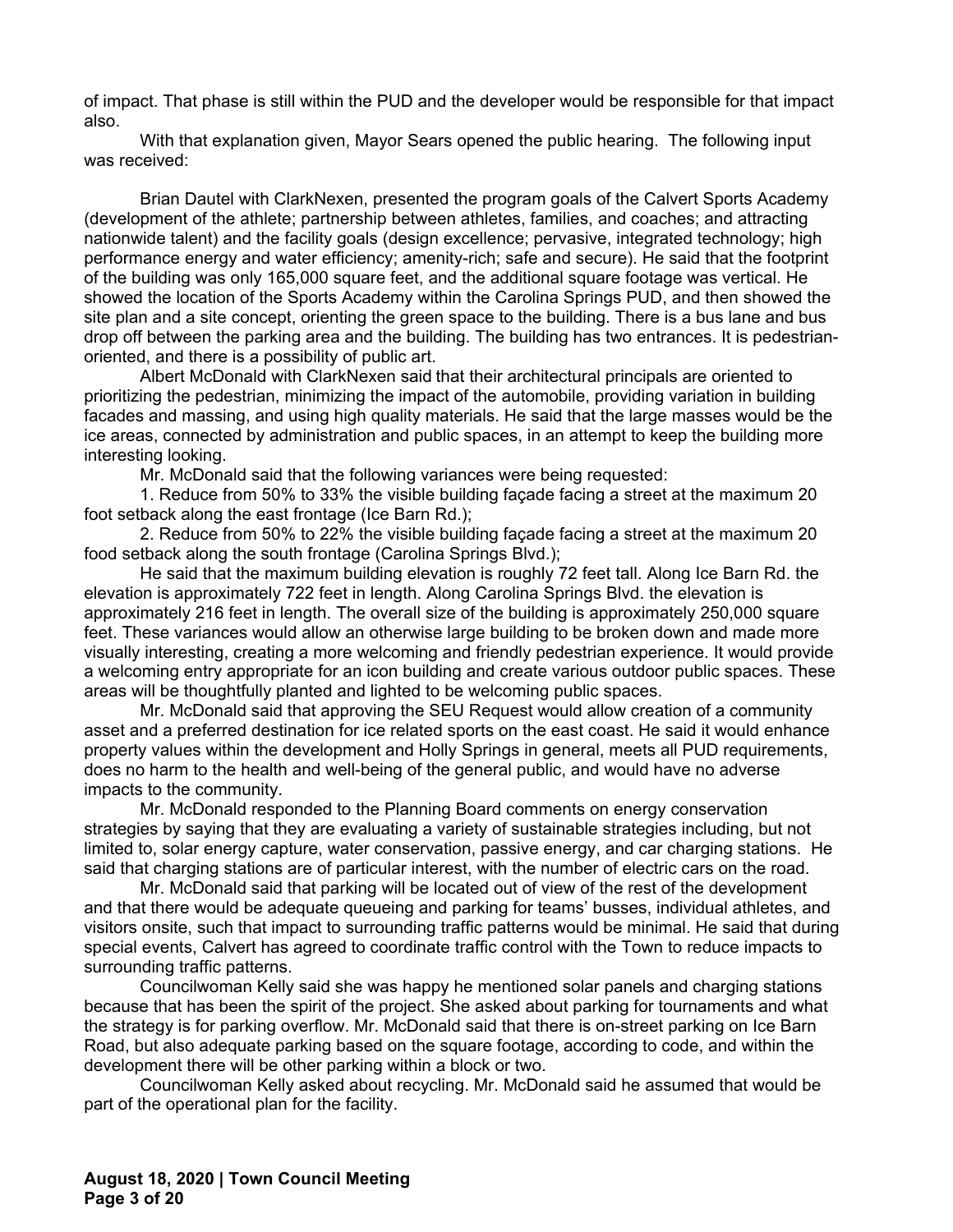Councilman Wolff asked if the bus lane would be available for car drop off as well. Mr. McDonald said yes, there would be through traffic, with parking for busses. Councilman Wolff thanked them for looking into solar and other energy efficiency strategies.

MPT Berry said that usually at this stage we see detailed drawings. He asked if they were just looking "to get shovels moving" and would come back with drawings at a later time. Mr. McDonald said that yes it was a big building and they were trying to get the corresponding infrastructure started, and would come back with detailed drawings. MPT Berry asked about onsite boarding or dormitories for the educational programs which were presented in the original PUD review. Mr. McDonald there will be short term lodging for teams during tournaments, but there will not be housing for the academy. Students will live off campus and there will be no boarding element.

MPT Berry said that he generally thinks it meets the requirements, but would like to see more thought in the impervious area. It's a big parking lot. Within this PUD it is ripe for a parking structure and that would have provided benefits for everything else that is in there as well. Some of those innovative features were missed by just meeting the letter of the UDO. He thinks they missed an opportunity.

Councilman McGrath said he would like them to look at all the sustainability measures, not just the building itself as they move forward.

Mayor Sears then closed the public hearing.

**Action:** Motion to adopt Resolution 20-20 and make and accept the Findings of Fact for consideration of and to approve SEU and Variances.

**Motion by:** Wolff Second by: Kelly **Vote:** Unanimous *A copy of Resolution 20-20 is attached to these minutes.* 

**Action:** Motion to approve Development Plan for Calvert Sports Academy and Development Center.

**Motion by:** Villadsen **Second by:** McGrath **Vote:** Unanimous

# **Consent Agenda**

The Council passed a motion to approve all items on the Consent Agenda. The motion carried following a motion by MPT Berry, a second by Councilman Wolff and a unanimous vote. The following actions were affected:

7. Minutes – The Council approved minutes of the Council workshop meeting held July 14, 2020 and the business meeting held July 21, 2020.

8. Monthly Administrative Budget Amendment Report – The Council received a report of monthly administrative budget amendments approved by the Town Manager. *A copy of the budget amendments is attached to these minutes.* 

9. Avent Ferry Road Realignment LAPP Grant Review & Oversight Agreement - The Council approved NCDOT Review & Oversight Agreement for the Avent Ferry Road Realignment Transportation Bond project in the amount of \$7,500, and approved a budget amendment transferring \$7,500 from interfund loan 22 95.04 to project account 48 620 12.01. *A copy of the budget amendment is attached to these minutes.* 

**August 18, 2020 | Town Council Meeting Page 4 of 20**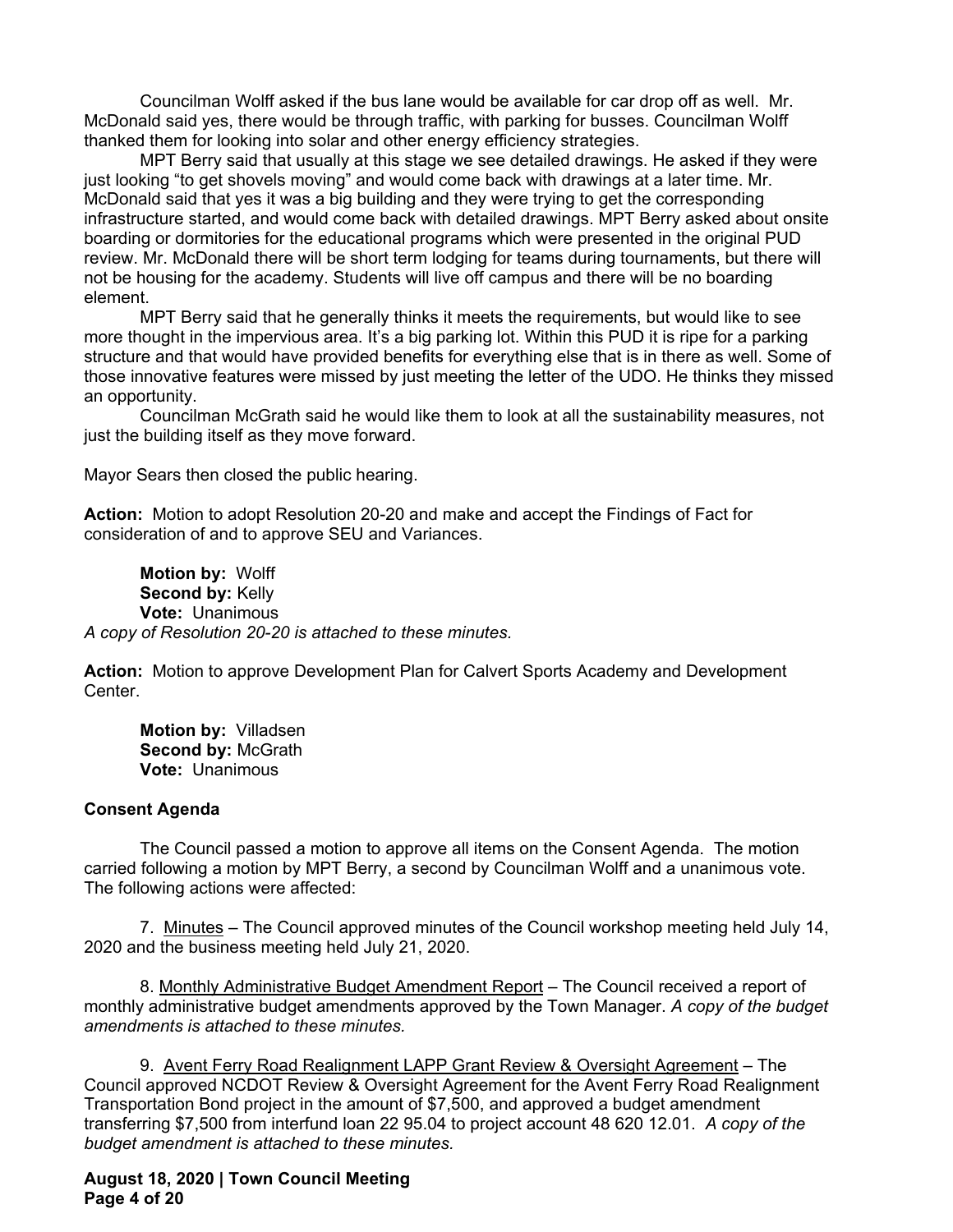10. Interlocal Agreement with Town of Cary for Water Supply Mutual Aid - The Council authorized the Town Manager to enter into an interlocal agreement with the Town of Cary for Water Supply Mutual Aid.

 11. Annexation A20-04 Intent to Annex – The Council approved Resolution 20-22 directing the Town Clerk to investigate the sufficiency of annexation petition A20-04 and set the public hearing for September 1, 2020. *A copy of Resolution 20-22 is attached to these minutes.*

 12. Clay Ridge Storm Drain Repair Project – The Council awarded a contract to Precision Earth and Pipe LLC in the amount of \$73,507.24 and a budget amendment transferring funds in the amount of \$100,000 to stormwater project account and contingency.

13. Refinancing of the W. E. Hunt Recreation Center - The Council approved Resolution 20-25, Approving Financing Terms for the W. E. Hunt Recreation Center. *A copy of Resolution 20-25 is attached to these minutes.* 

14. Property Tax Payment for New Town Park Land west of NC 55 – The Council approved an appropriation to pay Property Taxes on new community park land purchase.

 15. Holly Springs Road Widening – Phase 2 NCDOT Municipal Agreement – The Council approved the NCDOT Municipal Agreement for the Holly Springs Road Widening – Phase 2 Bond project.

# **NEW BUSINESS**

# **16. UNC Rex Hospital – Development Plan Major Amendment 10-DP-06-A08**

Sean Ryan, Planning and Zoning, said the purpose of this item was to consider a major Development Plan amendment for UNC Rex Healthcare. The property is in the Village District, located at G B Alford and Main St. and Avent Ferry Rd. The approved Development Plan included white tube light along the stone façade of the building. The applicant has requested the use of a color changing luminous tube light instead. The light would normally be blue, but could be changed to red, green or other colors for special holidays or occasions. He said the other item was the focal point art, which requires Council's approval. The art is a moving sculpture, about 10 feet tall, and would be placed at the S. Main Street entrance to the property.

 Chris Deshazor of the Planning Board said that the Planning Board recommended approval 5-1-3. There were questions about how the lights would be used to highlight local events. The one dissenting vote was because the building was already taller than anything else in town and this light would emphasize it more.

 Matthew Waldrop of UNC Rex Hospital gave a presentation. He said the light was not to be a beacon, or a guiding light, but a decoration. He said the light could change color after a Hurricanes win or a State win, or other events and/or holidays. He showed what the light would look like in different colors and from different points of view. The light will not change quickly or pulsate, and will change color no more than once per hour. It can make rainbow colors. He then showed where the focal point sculpture would be installed, landscaped and lit. He said the sculpture looks like a leaf, and moves with the breeze. The sculpture is approximately 11 feet tall. It has a base and two top pieces, which move independently of each other. The light feature shines on that and gives it a color aspect.

 Councilwoman Kelly said she is very excited about the hospital. She then asked if these big lights would be dimmable. They're very close to a neighborhood on Maple, and she wanted to know, if neighbors complain, could the lights change. Mr. Waldrop said there is a baffle, and the lights are directionalized, and they will be tied into the hospital light control system so they can dim it and change its direction if there are problems. The lights will be on at the hospital, even if they go

**August 18, 2020 | Town Council Meeting Page 5 of 20**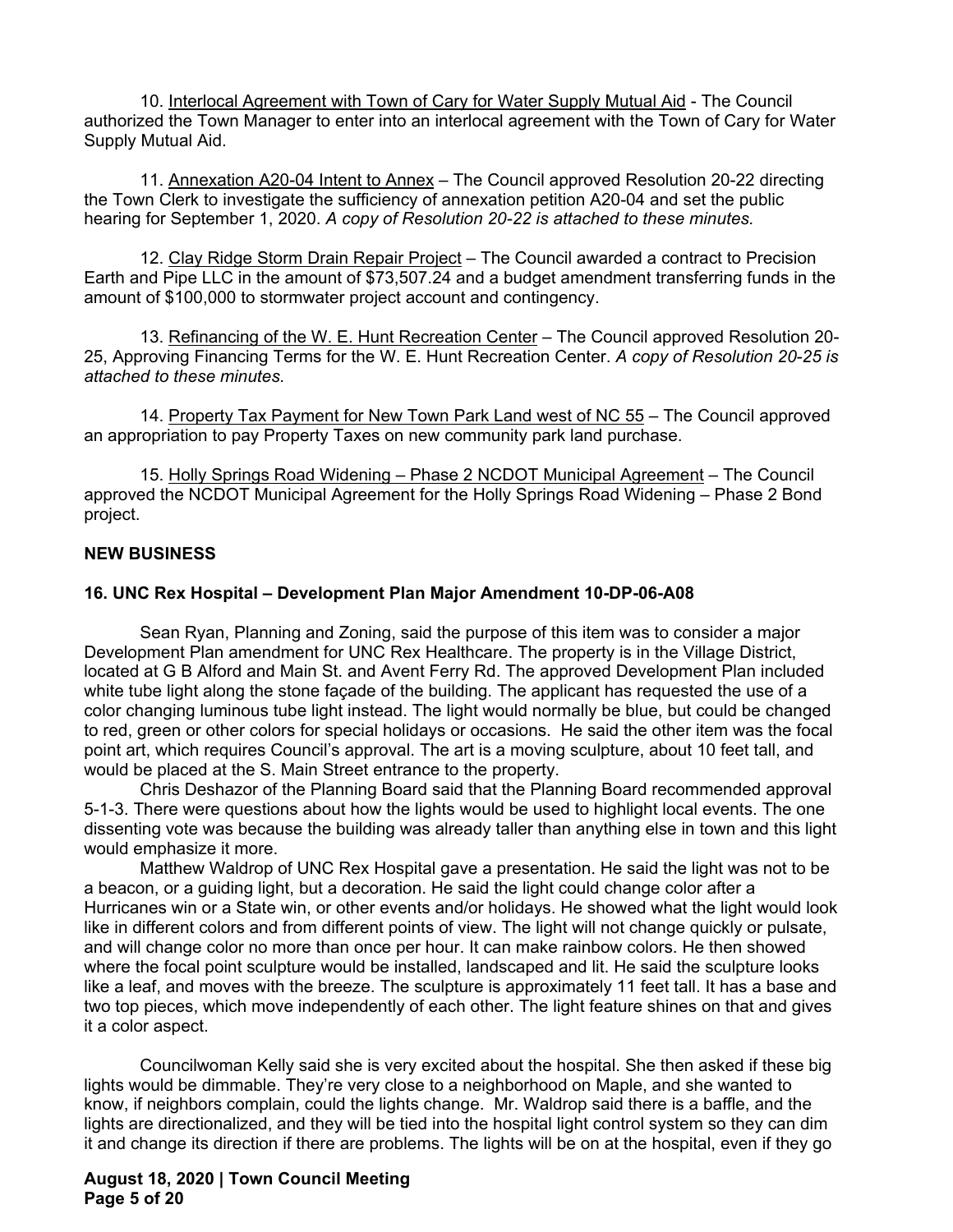out in the rest of the Town, so people will know where they can come in the event of a power outage emergency.

 **Action:** Motion to approve Development Plan Major Amendment for UNC Rex Healthcare.

**Motion by:** McGrath Second by: Kelly **Vote:** Unanimous

# **17. Deadly Weapons Ordinances – Ordinances 20-04 and 20-05**

John Schifano, Town Attorney, said that after the Council workshop on July 14<sup>th</sup> he had been asked to draft two ordinances regarding restricting weapons on Town property. There are two separate ordinances, one regulating open carry and display of weapons, and one limiting concealed carry. He said that NCGS § 160A-089 authorizes cities to regulate the display of firearms on streets, sidewalks, alleys, or other public property. He said the proposed Ordinance 20-04 regulates bringing all weapons (including open-carry of firearms) on Town-owned property. This includes facilities, parks, greenways, picnic areas, open play areas, athletic fields, etc. It does not regulate open carry on streets, sidewalks or alleyways.

 Mr. Schifano said that NCGS § 14-415.23 limits the ability of a town to regulate the concealed-carry of handguns. Towns are not allowed to prohibit a concealed carry permit holder from carrying on greenways and open play areas. Proposed Ordinance 20-05 regulates the concealed carry of permit holders on all Town property excluding greenways and open play areas. He said that the penalty for both proposed ordinances would be a Class 3 criminal misdemeanor (the lowest misdemeanor) and/or a fine, *or*, at the discretion of the charging officer, under Sec 12- 352 of the Town code, a violator may be charged with a Town civil citation instead.

 Councilman Wolff asked if there were any parts of these ordinances that are in conflict with state law. Mr. Schifano said no, state law is very expansive. The Second Amendment is a constitutional right. But the government can regulate constitutional rights if there is a compelling government interest and the ordinance is narrowly tailored. Both of these ordinances are narrowly tailored to that compelling interest.

 Councilman Wolff asked if there was anything that would prevent Law Enforcement from doing their duty. Mr. Schifano said, no sir. Councilman Wolff asked if there was anything in these ordinances significantly different from other municipalities' ordinances. Mr. Schifano said no.

 Mayor Sears asked Mr. Schifano to speak to the NCGS 14-269(b), exceptions to the law against carrying concealed weapons, such as retired Law Enforcement. Mr. Schifano said this ordinance would not speak to those people, it would regulate everyone else.

 Councilman McGrath said that the state statute NCGS § 14-409.40 talks about uniformity in ordinances. There seems to be a difference in interpretation between the open carry and concealed carry statutes. Mr. Schifano said there are two statutes relating to guns that have the title state wide uniformity, one referring to concealed carry, and one to guns in general. NCGS § 14-409.40, in subsection (f) says that cities can regulate on their property. It says nothing in this section affects that right. If one town wanted to take a more expansive view and push the constitutional threshold, then that is not the type of uniformity. The uniformity they are talking about here is in reference to gun manufacturers, and gun shows. Municipalities cannot sue gun manufacturers; only the State can. Regulations of gun shows cannot be different from regulations for other types of shows. In his legal opinion, he said, Council does have the authority to regulate open carry in scheduled and nonscheduled fields, but not the authority to regulate concealed carry in non-scheduled fields.

 Mayor Sears announced that he would call people to make public comments, giving each three minutes to speak, and alternating positions as long as possible. The following people spoke:

1. Andrew Stevens, 157 Old Garner Drive, King, NC in Stokes County, speaking on behalf of Gun Owners of America and Grassroots NC, and said he spoke for scores of residents of Wake County and Holly Springs. He asked that the ordinance to impose restrictions on concealed carry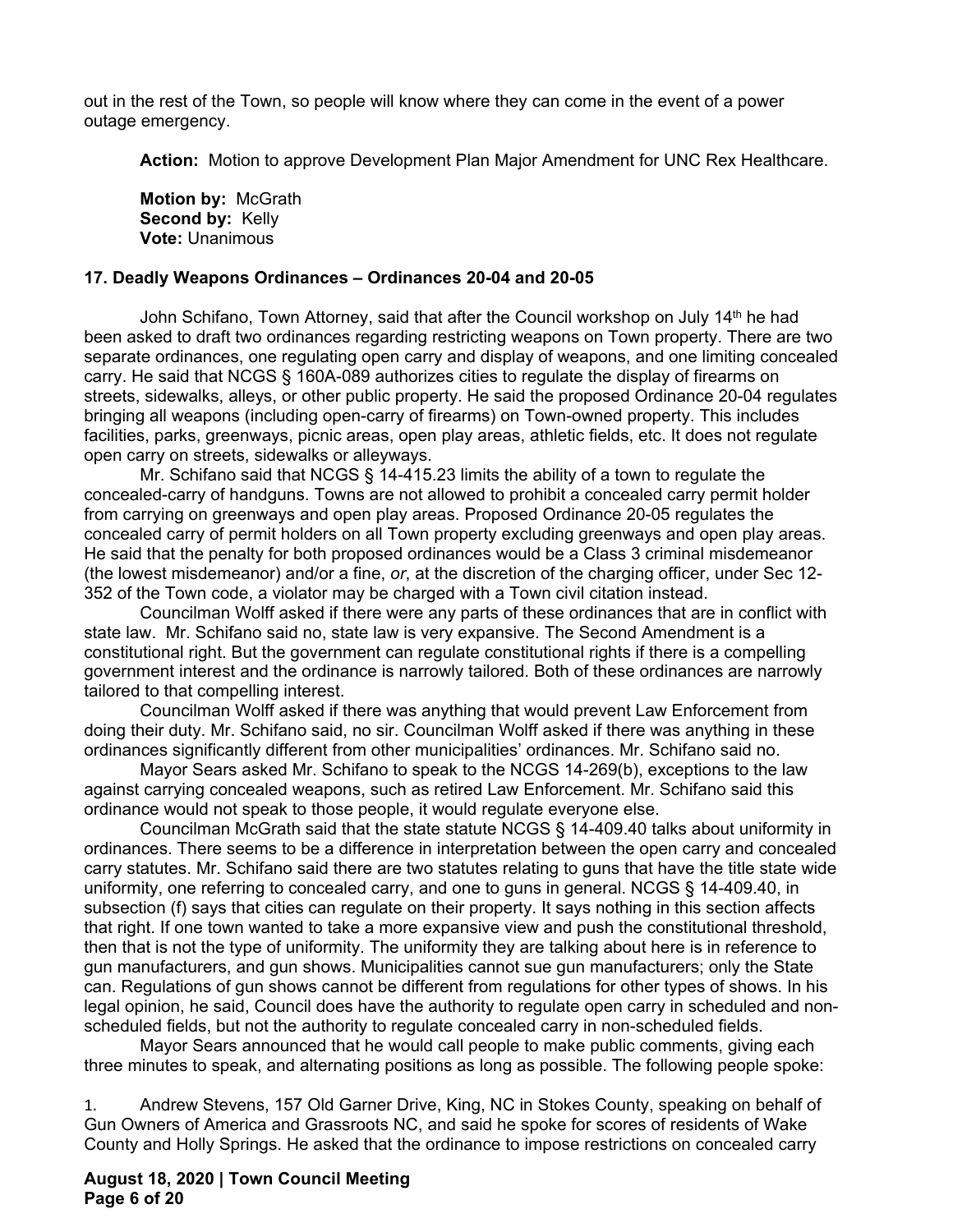be dismissed. He accused members of Council of belonging to "Astroturf organizations" and said that Grassroots NC would sue the Town if the ordinance were passed. His full comments are attached.

2. Susan Smith, 237 Kingsport, Holly Springs, said she serves on several boards in Holly Springs and in her neighborhood, but she is here tonight as a concerned citizen. She supports the Second Amendment, but also supports both these ordinances. She has great concerns about guns brought in to places where children are playing games or taking classes. She has lived here for 20 years and her entire family has participated in Parks and Rec programs. All that time she thought these were gun-free zones. She offered some statistics: yearly, around 36,000 Americans, an average of 100 a day, are killed by gun violence in the US; each year nearly 1500 minors are killed by guns; 3 million children are exposed to gun violence. Combine this with the increase in rage incidents at sporting events, and we have a problem. She said that gun free zones are intended to eliminate the risk of unintentional fire arm injuries, violent incidents, and suicides. This is true for schools, including their extra-curricular activities. Why wouldn't those same restrictions apply to Parks and Recreation areas?

 Ms. Smith said that carrying a concealed weapon is for the defense of yourself. It is a different level of expertise and training to protect others. Only about 1 in 5 rounds fired by a Law Enforcement Officer responding to a mass shooting actually hits its target. At the Walmart shooting in El Paso, TX, so many good Samaritans had their guns drawn that Law Enforcement couldn't determine who was the shooter and who were the good guys. As to whether or not signs make a difference, she said that if we believe that, why have a stop sign or a traffic light? Most people abide by this law and are in support of gun free zones. Do we want to tell the children that we had the opportunity to do the right thing and chose not to do so? We are #1 safest community in NC. Let's continue to lead by example. Our neighboring communities have already passed such ordinances. The potential for sports rage and guns are not a good combination. Please vote in favor.

3. Don Burlingham, 212 Mystic Courts Lane, Holly Springs, said he had lived here for 19 years and he appreciates the community respecting his rights. He does not think this is a narrow ordinance. He said he could inadvertently cross an invisible line and be in violation. We are the safest town and he thinks that it is because he has the right to protect himself and his family. Protecting others is not the point. He joins his children for sports events and doesn't have to worry about breaking the law because he has something in his pocket. He goes to My Way Tavern where it is legal to carry, but if he entered Town Hall he would be breaking the ordinance. He is concerned that he and others will inadvertently, or by choice, not obey this ordinance. Please vote no.

4. Laila Haddad, 6237 Hilbert Ridge, Holly Springs, said she was 7 years old and in 2nd grade. She said there should not be guns close to kids like her. If people bring guns to parks kids could get hurt or be scared. Kids should not have to worry about getting shot. Miss Haddad said please do not have guns in parks. She thanked Council for their time.

5. Jeremy Merrill, 201 Airedale Drive, thanked Council for the time to speak. He has concerns over the issue, less around the topic, but more about the process. There was a push in May to get the ordinance drafted and moved on quickly. During that meeting there was a mention that there was widespread concern on this issue. He made a public record request and found 1 comment. He said his concern over fast-tracking of issues is not reserved to this topic. He mentioned the COVID grant process. He mentioned the vehicle fee increase and said it was not brought to the attention of residents. Too much is being done because "neighboring towns" are doing it. He thinks that people moved to Holly Springs in order to have it different from other municipalities. During the May meeting where these ordinances were brought up, it was stated that it was "not political." But the facts do not agree with this. He asked them to review the organizational chart and remember who they, as elected officials, represent.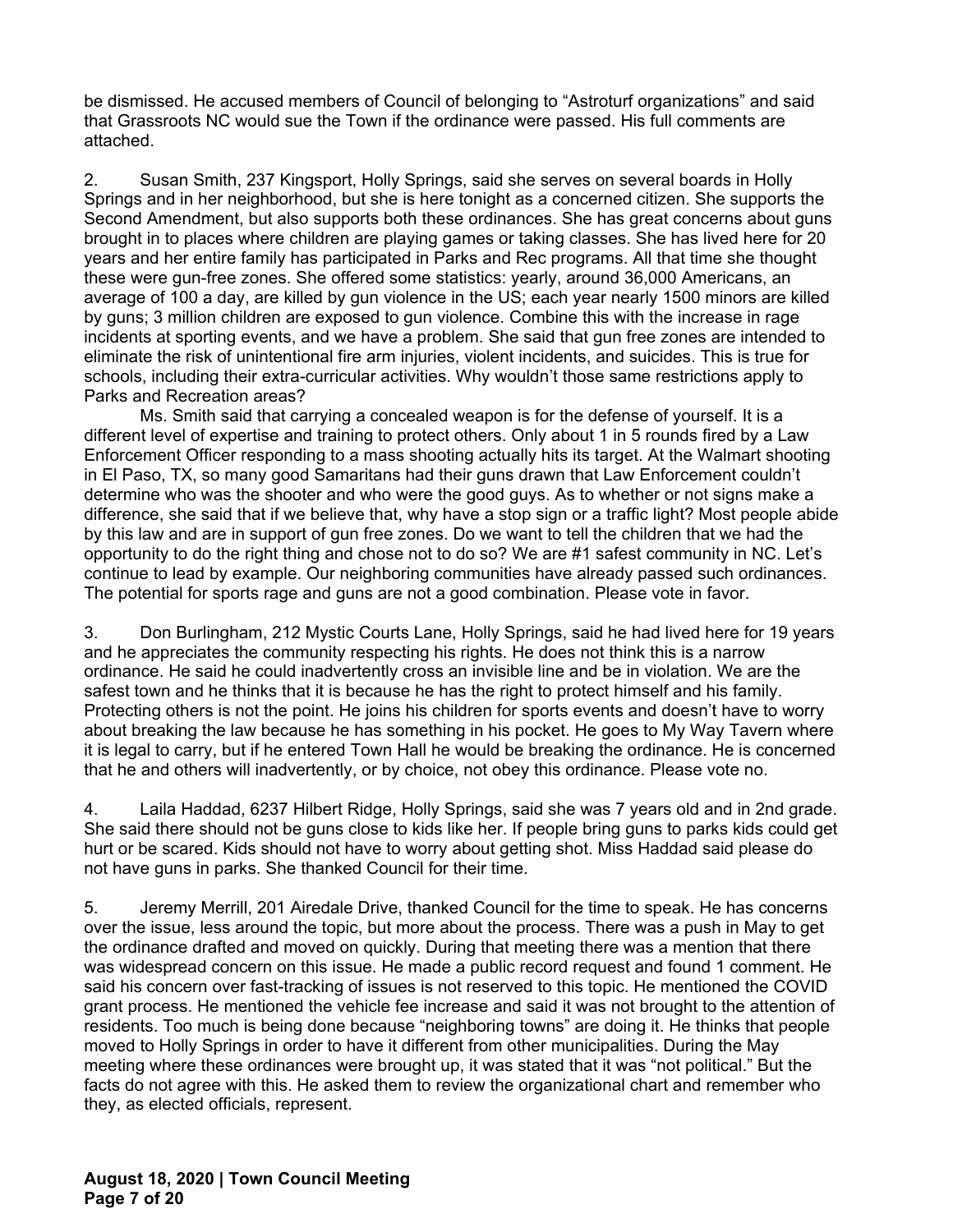6. Hank Dickson, 504 Sandy Point Way, Holly Springs, thanked the Holly Springs PD and other police departments around the country who protect us. He said he is against both ordinances because he said solutions were being proposed to problems that don't exist. He said the VA Tech tragedy, which occurred in a gun free zone, is being used for anti-gun activism. He said it could have been avoided or casualties have been less if there had been armed students or citizens near the shooter. He said voting against the ordinances was the only logical option and voting for them would just add to a liberal councilman's resume.

7. Gerard Falzom, 114 Gratiot, Morrisville, said he was a candidate for the NC Legislature, House District 40. He supports the brandishing ordinance and intends to build upon it at the state level, but is concerned about the gun-free zone ordinances and plans, if elected, to repeal state laws that provide the legal basis for this proposed ordinance. He expressed his support for the Second Amendment and said that people should be allowed to carry at all times. He said there should not be a two tiered Second Amendment that allows the Governor and other politicians to be protected, but not private citizens. He said that gun-free zones are killing fields. He said that Holly Springs would have a high probability of having a mass shooting if these ordinances passed.

8. Harry Parrish, 5401 Leopards Bane Court, said that he echoed the comments of his predecessors, then read the emails he sent to Council previously, which are attached to these minutes. He said he opposes both ordinances. He said he couldn't find the ordinances on the web page and wants to look at them, but he is opposed to them. He is put off by the timing of the issue and thinks it shouldn't be "sandwiched between other issues."

9. Andrea Dillon, 401 Cayman Ave., Holly Springs said she has lived here for 11 years. Up until now there has been consensus, harmony and authentic civic activity from this Council and she has been proud to live here, but over the last six months to a year there has been more political activity that she considers partisan. She is opposed to both the ordinances. She is a gun owner, a believer in the Second Amendment. She thinks the persecution of gun owners has to stop. Stop punishing us for what bad actors do. She asked what are these ordinances supposed to be about if everyone has no problem. The last incident was in 2009. She said she feels safer seeing people wearing a gun. She said there are real issues facing this town, but gun issues are not among them. None of them are woke activities issues. She said if a law suit was invoked she would sign up.

10. Michael Hale, 7125 Ashway Drive, Holly Springs thanked Council. It has been interesting to see the care they put in to running the Town. He's never been to a meeting before. He's lived here since 2001 and enjoys spending time at various Town properties. He said guns save lives. He referenced AmericanGunFacts.com for statistics to support his opinion. He said guns are used by women to prevent sexual assault. The state does permit these ordinances to be put in place, but just because it is allowed doesn't make it right. He asked what compelling state interest makes this ordinance necessary, and said he doesn't think there is one. And if there is no compelling reason, you do not have a reason for the government to overweigh the rights of individuals.

Mike Poole was called, and said he would pass.

11. Diana Gallagher, 118 Bower Bank Lane, thanked Council for their service. She said she supported "all the against" that she heard. She said she was personally offended and feels attacked when there are people who want to regulate guns. She would like the Town to confiscate guns from criminals. Law abiding people with licenses aren't the problem. You should worry about confiscating guns from criminals who are walking into gun free zones. We are all afraid. Don't take away our protection. She said she perceived this as a trend which leads to things like defund the police. Don't go there. Don't start it. She moved here from Florida and picked this place out. She said all gun owners are peaceful people. She said don't push us around. She is against the ordinance.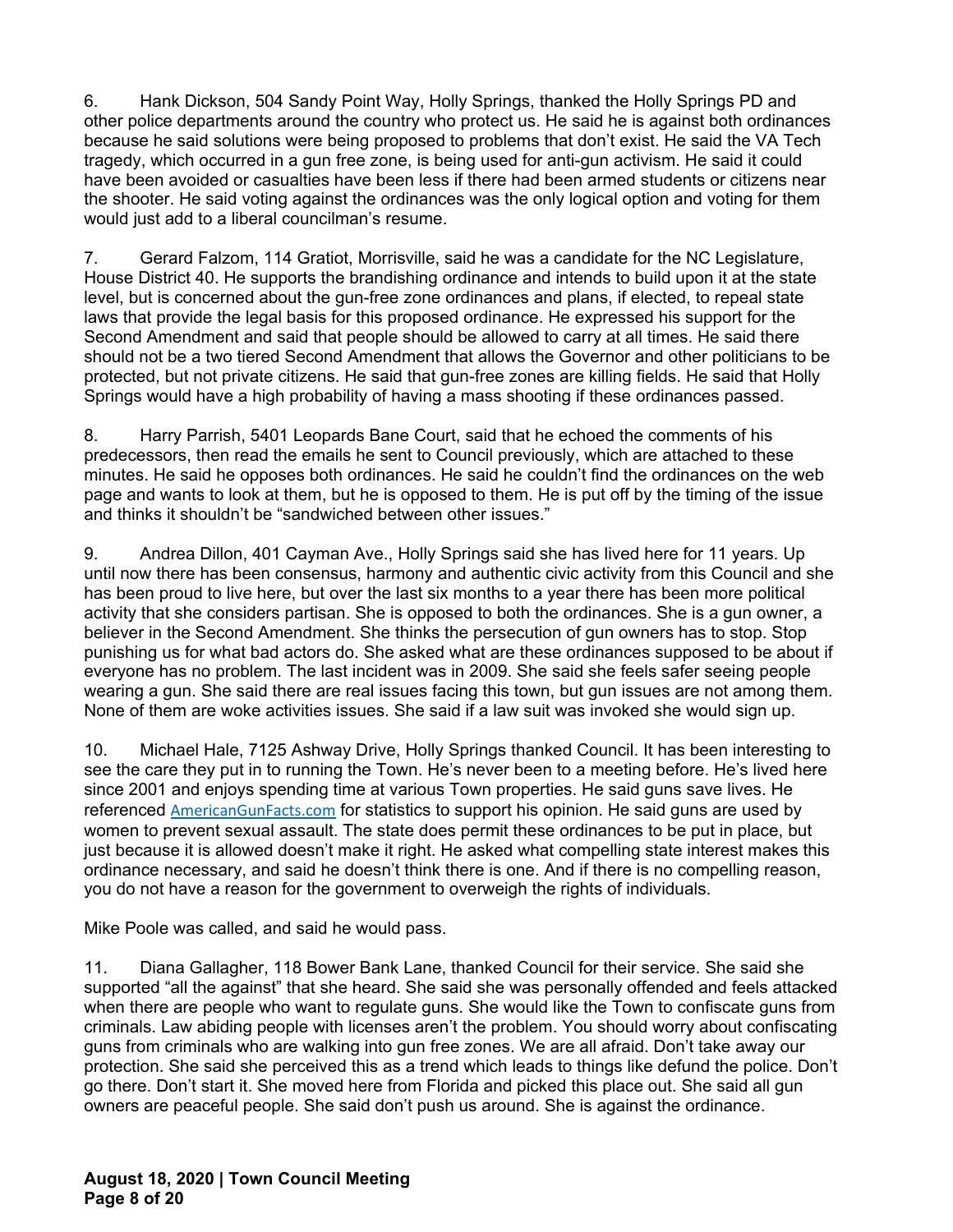12. Erin Paré, 5300 Lake Edge Drive, Holly Springs, said she is a candidate for the State House and the vice chair of the Board of Adjustment. She is a military spouse and gun owner. Holly Springs has been ranked the safest city in NC for the last 3 years. And ranked several times as safest city in the country, without a ban on lawful concealed or open carry. She asked for a round of applause. She said gun-free zones create soft targets. She said some residents would feel safer seeing a sign saying guns are not allowed, but she thinks many residents would feel less safe with such signs. A 2018 analysis that focused on mass public shootings reported that 97.8% of incidents took place in gun free zones. Also, she said enforcement would have a giant price tag. Perhaps as problematic is the argument that we are the only one who hasn't moved to ban open carry and concealed carry. She said that this is deferring your duties to other elected officials from other towns. She doesn't remember anyone running on this issue. She said there is no mandate by the public. She said this is a solution in search of a problem. She claimed they would make residents more vulnerable and less safe.

Mayor Sears asked if anyone else was present who wished to speak and no one answered.

MPT Berry said Council is considering two ordinances. He asked if they could be considered on their individual merits, starting with the concealed carry ordinance, then the open carry ordinance. Council agreed.

 Councilman McGrath said he has not heard anyone speak too much in favor, except about what happened in Texas. He said the concealed carry permits in TX are different from NC. To receive one here is fairly involved. You have to go through significant training, know the rules, and prove proficiency at shooting at a target. A recent study has shown that the most wanted thing is background checks, and NC already does that for concealed carry permits. He does not see a good reason for this. He asked Councilman Wolff to converse with him about this. He knows Dr. Wolff has a business in Garner with stickers on the door. He asked what else they do to protect their employees. Councilman Wolff said they conduct active shooter training once a year, and for all new employees. Councilman McGrath asked what the training taught. Councilman Wolff said that his colleague is correct that he does not believe a sign will stop a madman with a gun. If that is the Town's level, we are going to fail time and time again. Councilman McGrath said that in that type of training people are taught to run, hide, fight. Councilman Wolff asked what the pertinence of this questioning was to the issue at hand. Councilman McGrath said that after you run and hide, what are you left with but to fight? And what are you going to fight with if you don't have guns? NC requires extensive background checks. People should never know that you are carrying. If you brandish your weapon, it is grounds to lose your permit. If you tell someone as a threat that you have a permit, you could lose your permit. To prohibit concealed carry in these areas, is folly. If we're really after the safety of our children and our employees, then let's be uniform. Single point access, pat people down, metal detectors.

 Councilwoman Kelly said she does not own a gun but knows that many of her friends do. She asked many questions of her constituents. She said that there is a misconception about what started this discussion. It came up in December at the Parks and Recreation Advisory Board. They were updating their ordinances and brought up the desire to have these ordinances, unanimously. The members of the Parks and Recreation Advisory Board represent all different areas of the Town and different political leanings, and it was unanimous that they wanted these ordinances. That is a compelling reason. A Board in its entirety asked us to consider it. Since Council discussed the issue at the workshop, she went out to learn about it. She did not hear much objection to banning open carry. She heard people from different political backgrounds. She heard conceal carry permit holders say that they had no objection to locking their weapon in the car before entering Town Hall. Out at the farmers market and around town, employees who work on the first floor of the building voiced that they would prefer there be no concealed guns in town property. Employees with concealed carry permits said that they would prefer having the ban. There is nothing stopping people from coming in downstairs Town Hall with a weapon. They would be happy not to bring their

# **August 18, 2020 | Town Council Meeting Page 9 of 20**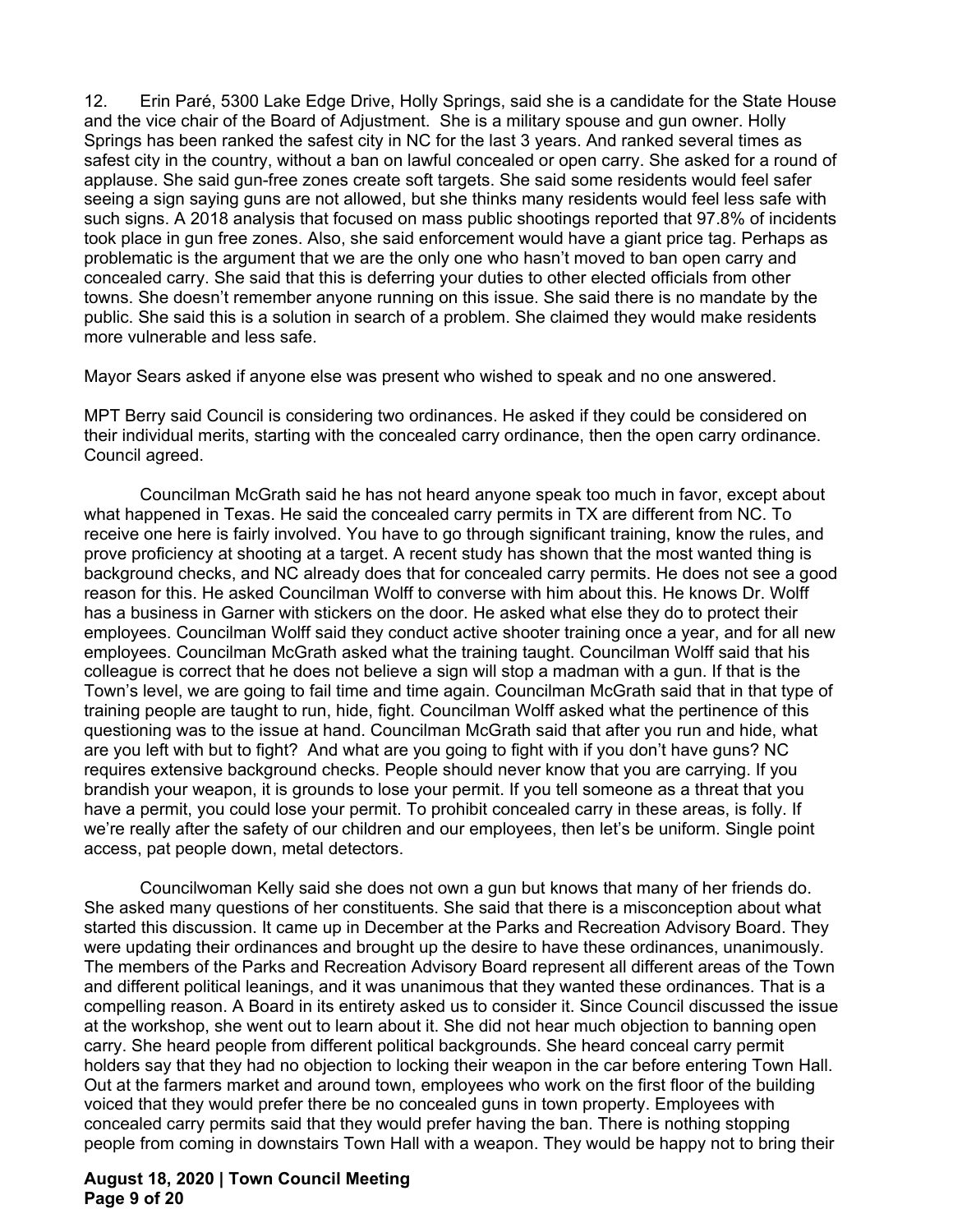own, if others didn't. The sticker might sound simplistic, but even the sign asking people to watch their language worked, so this would help. She finds these things compelling and they make her support these ordinances.

 MPT Berry said this is the third month in a row we have spent time discussing this issue. He said he doesn't think it is a problem because there have only been two incidents on Town property since 2009. He said Council should have spent time talking about the pandemic and its effect on businesses, and families with school children instead. The data doesn't support it being a problem in Town. Concealed carry permit holders go through the course, the background check, the fingerprinting. You can lose your permit over various issues and you have to reapply every five years and go through some of these things again. These people are following the letter of the law according to the state legislature. If you're doing it right no one will ever know. If the police are five minutes away, maybe you can help if there is a problem. He mentioned a Texas church incident where a security guard shot an assailant. He said women need to carry on greenways to protect themselves. He said domestic violence abuse victims might have a permit to protect themselves. On the issue of how it was raised, he thinks Councilman Wolff made it about himself and his agenda instead of waiting for staff to bring it to them. At the end, for him concealed carry is a regulated process. Everyone who goes through that process has to follow the law, and those people want to follow the law. Taking those rights away doesn't make our town any safer. If we want to make it safer, let's get police stationed in the building and metal detectors.

 Councilman Villadsen said the issue of guns carried by law abiding residents on Town property is not an issue of safety. One faces a more significant risk of dying in a car accident or from the flu than by a mass shooting. He said we have discussed the training but wanted to touch on the other requirements to get a concealed carry permit, including mental capacity, lack of violent misdemeanors, and other disqualifying criminal offences being discharged less than honorably from the armed forces, and other regulations. We have discussed that in the last 11 years there were only two calls to the HSPD. Concealed carry holders are our friends and our neighbors and are statistically more law abiding than the general public. Holly Springs is safe and will continue to be safe no matter what we do tonight.

 Councilman Wolff said there have been a lot of fantastical stories about his motivation in bringing this to Council. He hopes it is clear that the only reason he did this is because he believes it to be the best thing for the Town. It will not prevent mass shootings, and if that is our measurement, we will fail every time. But it can eliminate or lessen accidental discharge, misplaced firearms, escalating arguments in public settings, and it can provide a more comfortable work environment for our employees. He said that the ban on weapons at his business, made three years ago, has not caused them to be a target. It has given his employees peace of mind, but has not put a bullseye on them. Holly Springs PD has said that passing these ordinances would not make us less safe. If they said it would, he would not be supporting these ordinances. He appreciates the variety of opinions from residents and interest groups, from our area and around the state, and thanked people for being mostly respectful in their correspondence on this potentially volatile issue.

 Mayor Sears asked for the proposed motion to be displayed, then asked for any additional comments from Council.

 Councilman McGrath repeated his opinion that posting signs would not have any effect. He said he has been in the position of having to protect people from insider danger. When he was given that responsibility, he changed things to have a single access point and other measures. A nearby facility had the paper but not the measures and they suffered a tragedy. He thinks it is ill advised.

 Mr. Schifano, Town Attorney, reminded Council that by state statute, the first introduction of an Ordinance must be passed by a 2/3 vote. If this passes 3 to 2, it would have to come up as unfinished business at the next meeting and be voted on again. A unanimous or 4-1 vote would be

# **August 18, 2020 | Town Council Meeting Page 10 of 20**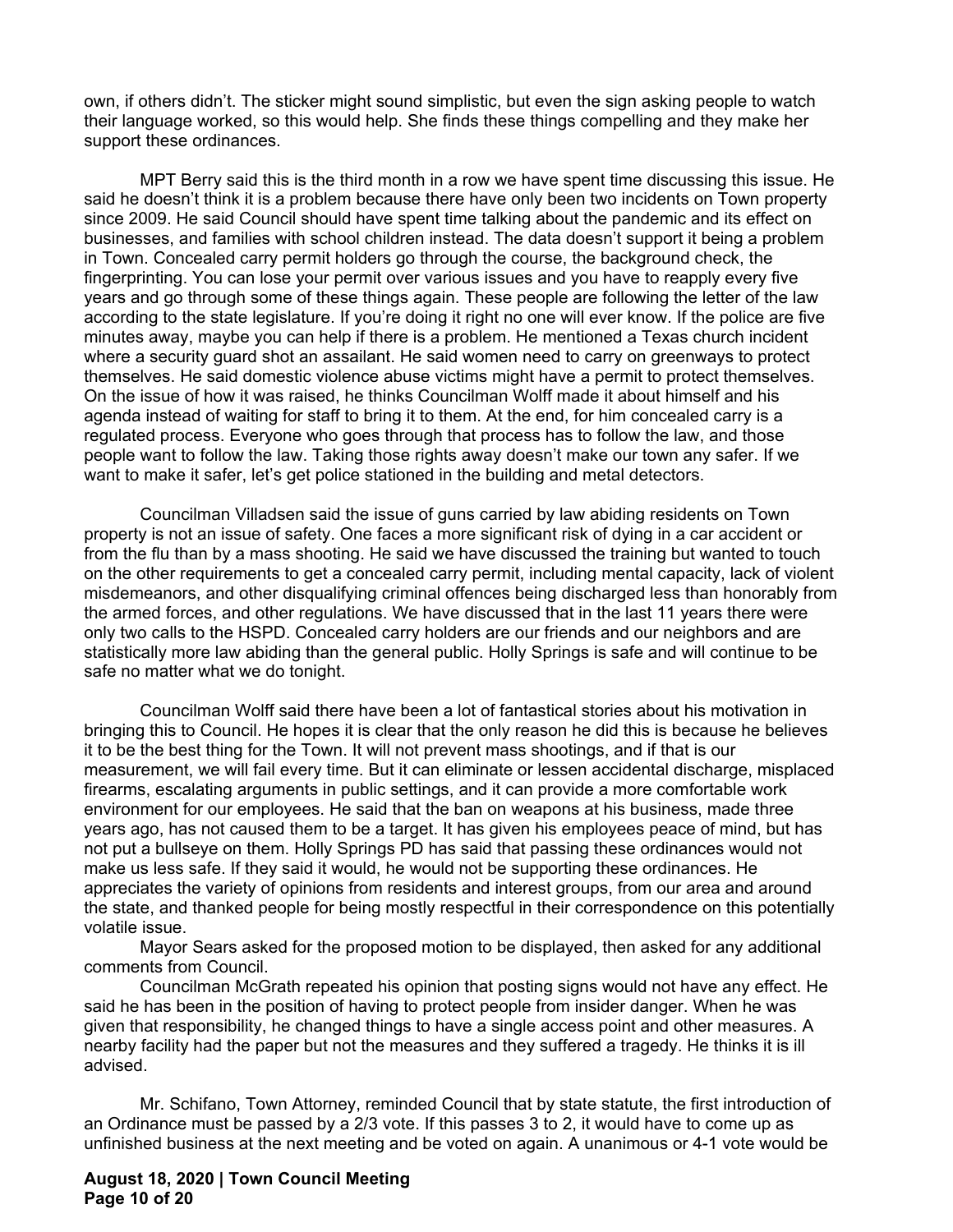effective immediately. A 3-2 vote must go to the next meeting where a simple majority would suffice.

**Action 1:** Motion to deny adoption of Ordinance 20-05, creating a new section 12-354 & 12-355 of the Town Code of Ordinances regulating the concealed carry of handguns on Town property.

**Motion by:** Berry **Second by:** McGrath **Vote: Yay:** McGrath, Berry, Villadsen **Nay:** Kelly, Wolff *The motion to deny passes.* 

Mayor Sears opened the open carry ordinance discussion:

Councilman Wolff said he felt there was more consensus around this at the workshop, which was why it was separated into two ordinances, so he had nothing to add.

Councilman Villadsen said this is not an issue of safety. People open carrying are at best a distraction, and at worse cause fear and anxiety. It is not fair or right to put our employees into the position of dealing with someone who is openly carrying a gun, regardless of their demeanor. Even if it is not intended as a threat, it can be intimidating. Nor does he think it is right for children and families who are enjoying events on Town property to have to deal with the distraction, uneasiness, or fear of dealing with an individual openly carrying a gun. It diminishes their experience to the detriment of the Town. As the ordinance is written though, he does have a problem with banning open carry on greenways. Holly Springs' greenways are expansive, disjointed, some are isolated. He doesn't think it is feasible to ban open carry on greenways, many of which connect to sidewalks which then connect back to greenways. He would like to address revising the proposed ordinance to remove greenways.

Councilman Wolff said he would be fine with amending the Ordinance to exclude greenways. Councilwoman Kelly said she would too.

MPT Berry quoted the NC statute for open carrying. He said we do prohibit the discharge of weapons in the Town. The second phrase says municipalities may "regulate" firearms. He said this was a looser interpreted way of saying that we must define the compelling event and be sure it is narrowly enough tailored. He said the ordinance as written is too broad. He feels this ordinance pushes the boundary of a constitutional issue too far. He wants to strike the entire last sentence of the proposed ordinance about parks, greenways, athletic facilities. He said the open carry statute conflicts with the concealed carry statute. If this moves forward he would urge the Council to remove not only greenways, but the entire last sentence, to reduce the risk of litigation.

Councilman Wolff asked Town Attorney for his legal opinion on the potential litigation issue. Mr. Schifano said the Town is on solid constitutional grounds as it is written; however, reasonable minds can differ. Councilman Villadsen brings up a good point that there may be confusion over what is a greenway and what is a sidewalk in town. In a building you are either in or out, but a greenway can be less clear. So there might be a notice issue on greenways. It is clear that you can regulate buildings, and athletic fields, scheduled and unscheduled. The General Assembly made a difference between scheduled and unscheduled only in the concealed carry statute. That distinction does not exist in the regulation of display of weapons/open carry authority. He was confident that from a state law perspective the Town is OK. At the federal level, that changes from time to time and Court to Court. If the state statutes were challenged in federal court, there's nothing unique about our ordinance, it would affect a lot of jurisdictions in North Carolina.

 Councilwoman Kelly asked if the Motion could amend the Ordinance to omit greenways. Mr. Schifano said that he would leave it to whoever made the motion to decide which places Council would like to strike. He would recommend taking out greenways because the notice provision. Councilwoman Kelly asked if the Town was able to put signs on picnic areas. Mr. Schifano said that the thought is a Town owned picnic shelter. Councilwoman Kelly asked Town

# **August 18, 2020 | Town Council Meeting Page 11 of 20**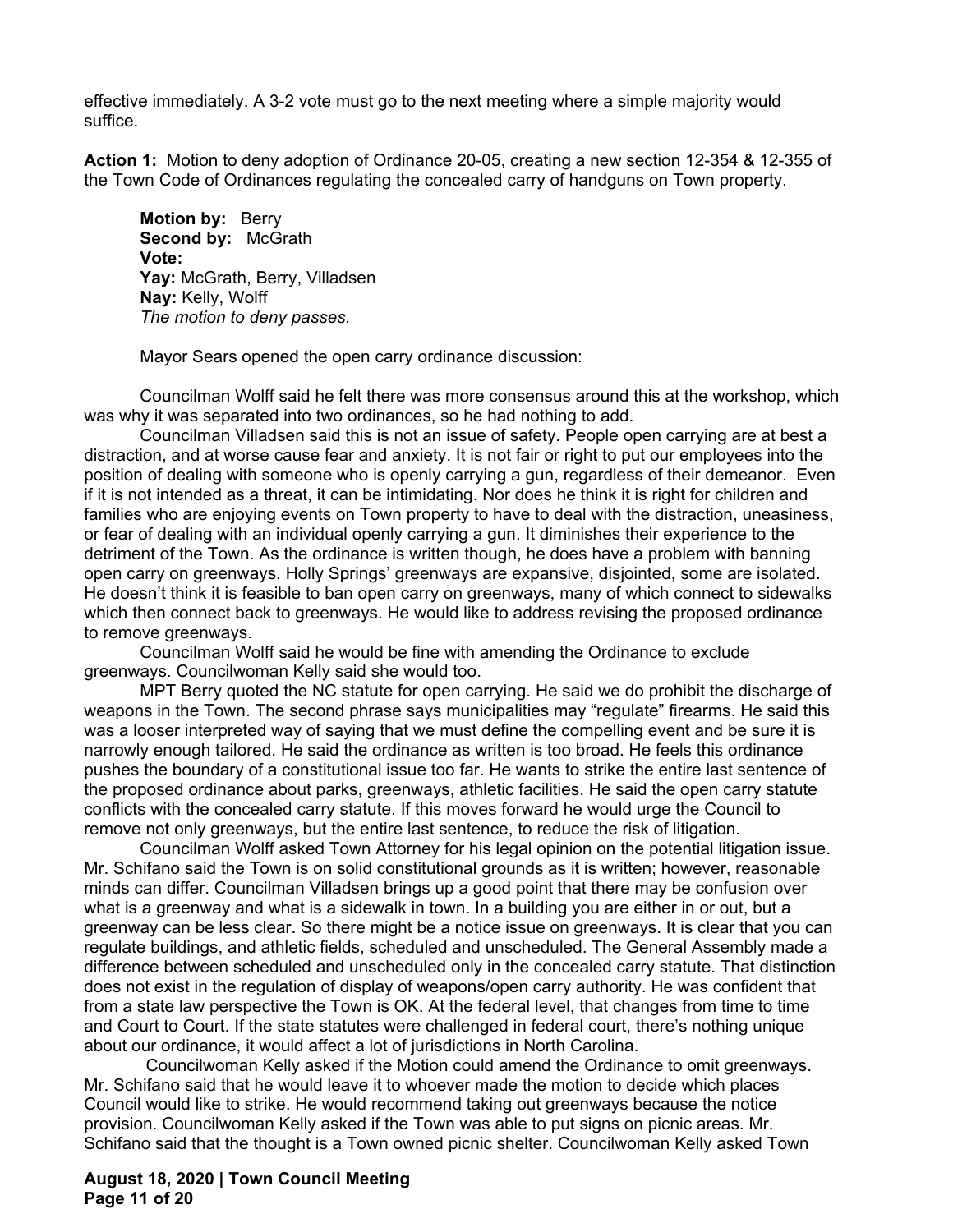Manager, Mr. Harrington, about notification and how the Town would handle that at picnic areas and play areas. Mr. Harrington said staff would start by looking at other areas and what they have done. Staff would look at ingress and egress areas and various types of signage. Councilwoman Kelly asked if adequate notice could be provided if Council just struck greenways from the ordinance. Mr. Harrington said he thought notification could be made adequately at other areas. Mr. Schifano said the Town does not have to put signs on everything. A person just needs to be able to know whether they are in or out of a place.

MPT Berry said the state statute is silent on posting notice, and there is no direction in this document to say that we are going to post signs on these areas. If this ordinance goes forth, if someone is open carrying in those places, you call the police and it would be handled. Signs wouldn't help or change anything. Mr. Schifano said you are correct. There's nothing in the law that says you can't enact an ordinance without posting a sign. There are many things that can be regulated without a sign. The statewide uniformity for concealed carry is what requires a sign. They did not say that for open carry. The constitutional requirement of due process just means that you need to be able to know what is illegal. MPT Berry said that putting signs up for open carry could be confusing to concealed carry permit holders. He thinks signage is misleading if they don't know what it means. Councilwoman Kelly said she was not asking for the Town to spend money. She was trying to see who has the discretion to post any notices. MPT Berry likes the way the ordinance is written - there is no direction for posting anything. He supports that. Posting would create confusion in the general public.

Councilman McGrath said that if one were to go look today at the parks and recreation masterplan and the greenway master plan, one would see many sidewalks included. So greenways should not be included. He would like the verbiage from 20-05 be used in 20-04 to call out the actual identifiable park facilities by name, and make it even more specific. Veterans Park, for example, has sidewalks. Which parts of the park are included? Is it just the pavilions? There is enough to drill down on, so he would like to table this ordinance to clean up the language. We need to discuss whether signage confuses or clarifies. He concedes that the people who work in this building would feel better if there was no open carry in Town Hall. Most people are not going to bring an AR15 to Town Hall, or their kids' soccer game, just because they can. Because their neighbors are going to look at them funny. We have ordinances and NC legislation that prohibits brandishing a weapon. We have a means to deal with that. Between the signage, and trying to specify where we would prohibit if we went forward, we need to delay this and have more discussion. There needs to be more specificity. Short of tabling, the other concern he had is that Council has heard from a lot of people. Is it appropriate to put this on the ballot for November and let the citizens decide? Mr. Schifano said no, municipalities are not allowed to do that. Councilman McGrath said OK, he will stick with his desire to table this to get more specificity.

Councilwoman Kelly asked if we put this forward, with the greenways removed and the places named exactly like in the concealed ordinance, and it passes 3-2, when it comes back as unfinished business can if it could have amendments or would it need to be the same. Mr. Schifano said there can be minor amendments, made by the prevailing side. Or Council can make their amendments now and vote on it tonight.

MPT Berry said he thinks we need to be very specific. For example Bass Lake Park has a greenway all around the lake. Would open carry be banned in the whole park, or not the greenway? He said he thinks it needs to be more specifically defined.

He thanked everyone who came out. He hopes the process made sense and everyone understood what happened. He said that the mask requirement was the only thing over the last couple of months that received this much comment. That issue was pretty evenly split. But this one was very heavily one sided. It may be only one data point for making decisions for 40,000 people, but it is an indication of what constituents want.

There was discussion as to whether to amend the ordinance in the Motion, or to send it back to be amended and brought back to the September 1<sup>st</sup> meeting. Consensus was to bring it back.

Mr. Harrington asked for clear direction on expectations around signage if this is going to come back.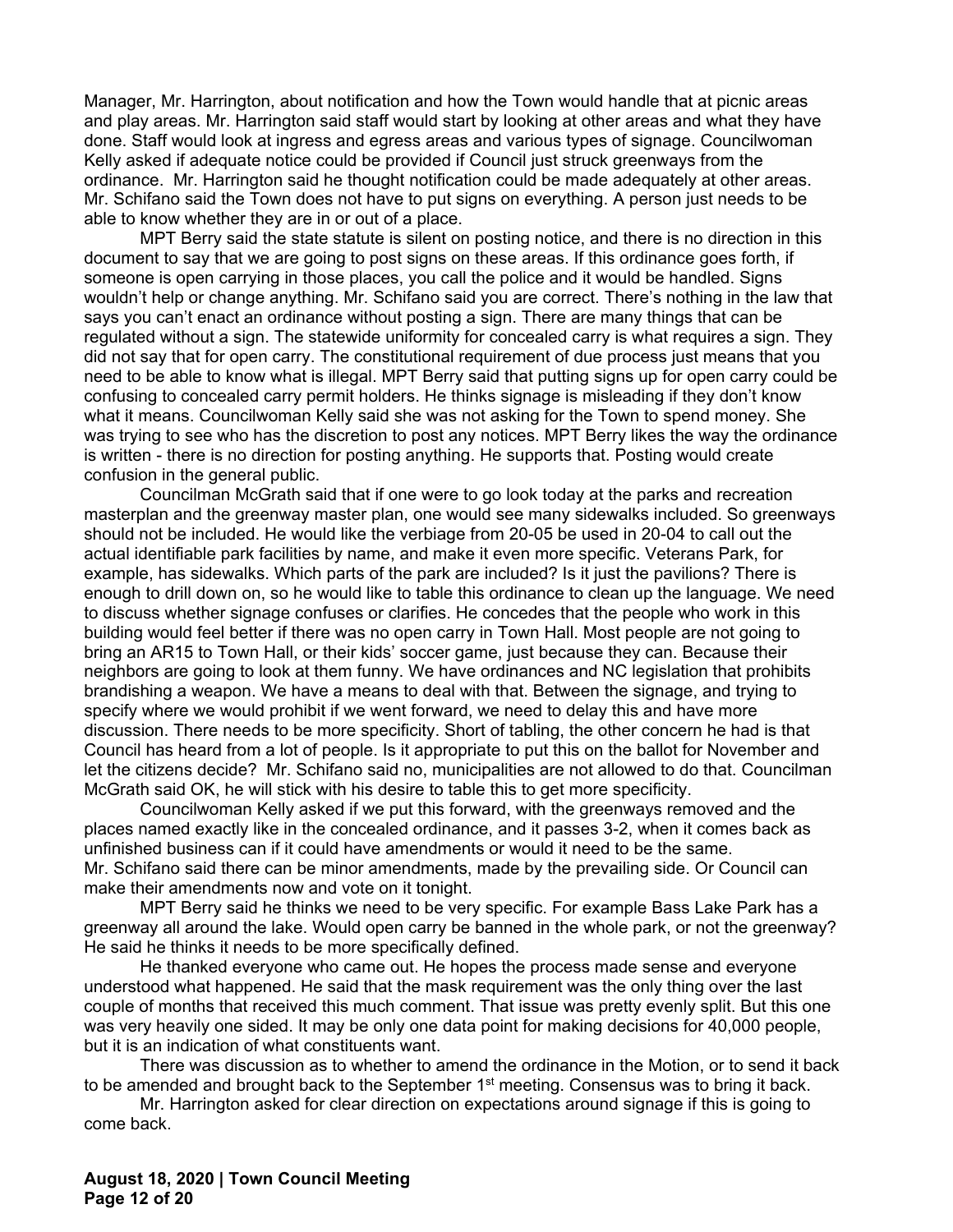Councilman Villadsen asked if adding signing requirements to the ordinance itself endangers the ordinance. Mr. Schifano said adding anything can limit the ordinance. You can leave signage to the discretion of the Manager, rather than writing it into the ordinance that signage is required.

Councilwoman Kelly said she thought striking greenways and not adding park names, puts us in a better place.

 **Action 2:** Motion to defer adoption of Ordinance 20-04, creating a new section 12-353 & 12-355 of the Town Code of Ordinances regulating deadly weapons on Town property, to allow staff to incorporate suggested amendments.

**Motion by:** Wolff **Second by:** Villadsen **Vote: Aye:** McGrath, Kelly, Villadsen, Wolff **Nay:** Berry *The motion passes*.

A 10 minute recess was called at 10:08 PM.

#### **18. Avent Ferry Commercial Development Plan 19-DP-23, and 19. Avent Ferry Commerical Developer Agreement**

Sean Ryan, Planning & Zoning said the presentations for these items will be combined because the projects are very closely related. The purpose of the item is to approve a Development Plan for a 24,827 square foot commercial integrated center located at 1201 Avent Ferry Road and to approve a developer agreement. The site is at the corner of Avent Ferry Road and Ralph Stephens Road and is currently zoned LB Local Business and designated Mixed Residential Neighborhood on the Future Land Use Plan. The zoning district sets the standards for the development, which is why staff is presenting a commercial project.

 Rachel Jones, Engineering, said that the developer would extend and connect to sewer installed with the Stephens Tract Townhome project, and connect to public water main installed with the Stephens Tract project. A TIA was completed with this project that studied 55 to Ralph Stevens and Avent Ferry to Main. The site would have right in right out access from both Avent Ferry Rd. and Ralph Stephens Rd. and the developer would pay a fee-in-lieu of intersection improvements at Avent Ferry at Ralph Stephens, Main Street at Ralph Stephens, and Avent Ferry at Cass Holt Rd. At Cass Holt and Avent Ferry Rd. there will be restriping and signal modification requirements. At Avent Ferry Road and Ralph Stephens Road there will be a future northbound left turn lane and at S. Main Street, Ralph Stephens and Piney Grove Wilbon there will be a future through right turn lane and signal modifications and upgrade.

 Ms. Jones said the road widening across the site on both Avent Ferry and Ralph Stephens would occur with the project and the road widening across Lot 2 on Avent Ferry Rd. would be governed by the Developer Agreement, which is Item 19 on tonight's agenda and being considered concurrently. With the building of Autumn Park there was an agreement that with the development of these projects the road would be widened. Lot 2 will not be developed for two years. Road widening there would be subject to a completion bond for two years after the execution of that Agreement and the bond is good for 3 years. A cost estimate for the widening will be included with the construction drawings.

Councilwoman Kelly asked if the Town was widening the road. Ms. Jones said the developer is developing Lot 1 first, because Lot 2 has a lot of environmental features and challenges so it will be developed later. It is the same owner. Staff agreed to accepting the completion bond for two years to allow him to evaluate that property and submit a Developement Plan that includes the road widening.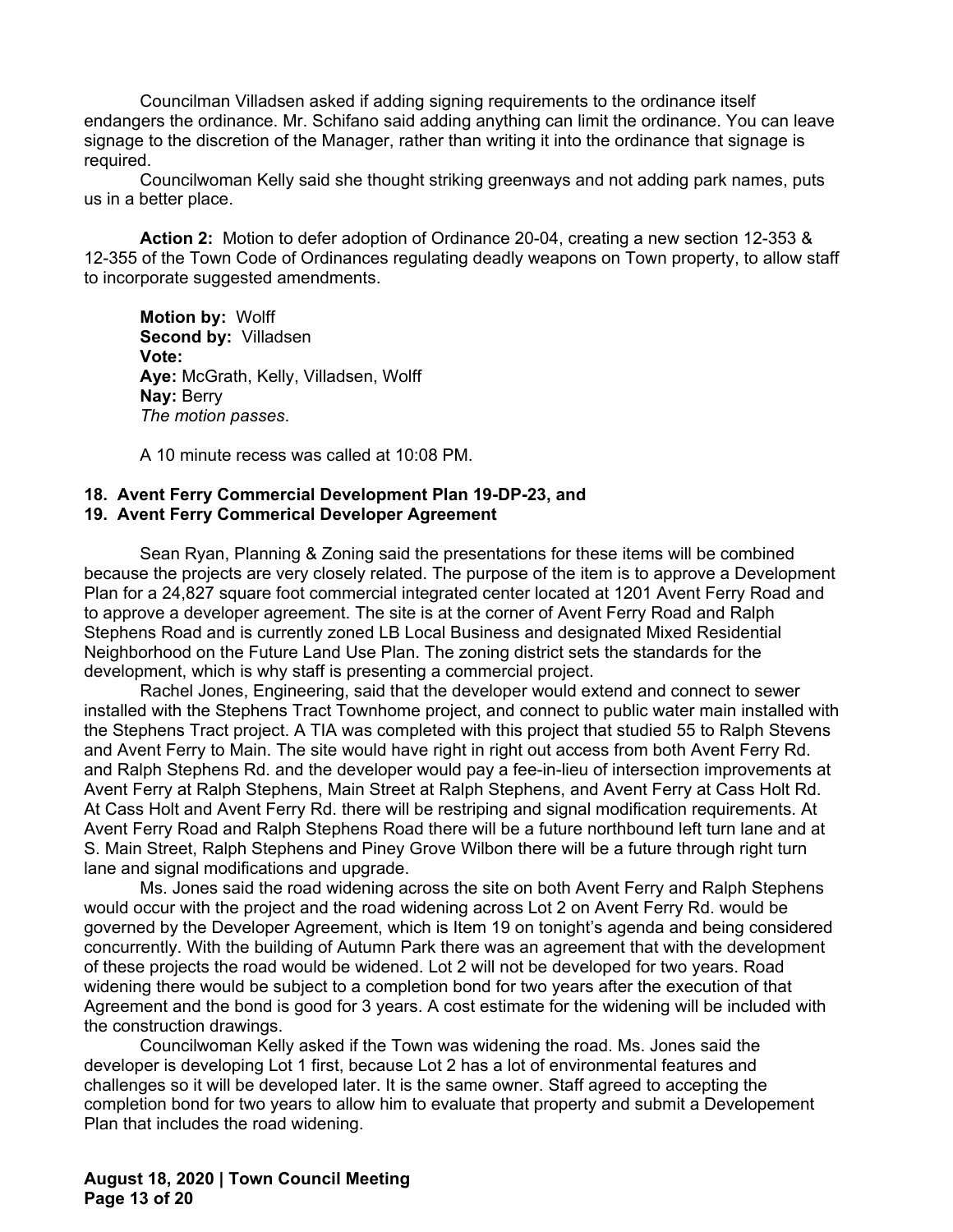Mr. Schifano said that the Avent Ferry widening that we are doing ends at Ralph Stephens Rd., so it doesn't touch this piece of property. In this particular event we are looking to require the developer to widen where he is developing right now, and he is agreeing to widen the frontage of Lot 2 within 2 years with a completion bond, which is like an insurance policy. If he doesn't widen it after two years, we can call in that bond and widen it ourselves. Councilwoman Kelly said that in two years we may not have the money to do it. Ms. Jones said that the bond is for 125% of the estimated cost, which should cover cost increases.

Councilman McGrath said if the development is only going on Lot 1, why are we considering Lot 2 right now. Mr. Schifano said it is two parcels, but a condition of the Autumn Park development from 2005 was that if one part was developed it would all get widened. The developer asked for the two year delay.

MPT Berry asked about the sewer being dependent on Stephens Tract, and whether that would keep them from moving forward. Ms. Jones said if they want to move forward before the Stephens Tract they would have to develop it themselves, get the easements, and move forward. MPT Berry said if there are delays, because of the Stephens project, it might go together, but the projects might not move at the same speed. Ms. Jones said that there are conditions that construction drawing approval will not be issued if there is not the ability to connect to utilities. And additional conditions could be added.

 Chris Deshazor of the Planning Board said that the Planning Board recommended approval of the development plan 9-0-0. They did not see the developer agreement.

 Tom Spaulding of the Spaulding Group said they represent the applicants. Chris Barnes, the architect, was present as was the traffic engineer. He said he would skip the presentation and just answer questions. He said that Mr. Chatterjee did not know about the requirement attached to the property to widen the road. He did know about the sewer connection, right turn lanes, road widening on Lot 1, etc. What the delay on widening allows him to do is put up this really nice building, get it leased so that he can get some income to cover the extra \$500,000 expense that he didn't know about. He does have agreements with Mungo Homes where he is going to pay them to bring sewer to him to do it more quickly. So it will come sooner but will not cost the Town.

 Chris Barnes, architect with ORA on Martin St. in Raleigh, said he was very familiar with Holly Springs' requirements. The challenge has been to create a building that meets all those guidelines and creates a building the owner would like.

Councilwoman Kelly asked what kind of tenants he foresaw in the space.

 Mr. Spaulding said it would be a neighborhood commercial building with businesses like insurance, retail sales, sandwich shop, that type of thing.

 MPT Berry said he thinks this use is something that would add to the land use plan and increase the commercial tax base. He said he has some hesitation on the agreement part. *Caveat emptor* - the buyer should do their due diligence. In this situation, Avent Ferry is not the place to put an hour glass shaped road. It will be a pretty short stretch of road. So that part is tough for him to digest, but he is 100% behind the use and what the applicant is trying to do.

 Councilwoman Kelly said she wants to weigh the risks to the Town. If the clock runs out, then what? She asked if there was a way to change the timing on the bonds.

 Mr. Harrington, Town Manager, said it is preferable for a developer to do the work, but in this case the Town would have protections in place with the bond.

 Mr. Schifano said that the Town is in the design process right now on the widening from Ralph Stephens Rd. to 55. It is better not to have two contractors out there doing the work. This portion could be turned into a fee-in-lieu if the stars align. If they do not, Mr. Chatterjee can do the widening himself and pay the money. These roadway requirements are constitutional exactments. And exactments have to be proportional to the use. Since he is just developing the one parcel we might run into an issue. That was the genesis of the delay. He can develop the corner, receive some income from the property and then make the improvements on Lot 2.

 Councilwoman Kelly asked, with two years on the bond, how long it would be until the building on Lot 1 is constructed. Mr. Spaulding said it will take about 4 to 6 months. Councilman

# **August 18, 2020 | Town Council Meeting Page 14 of 20**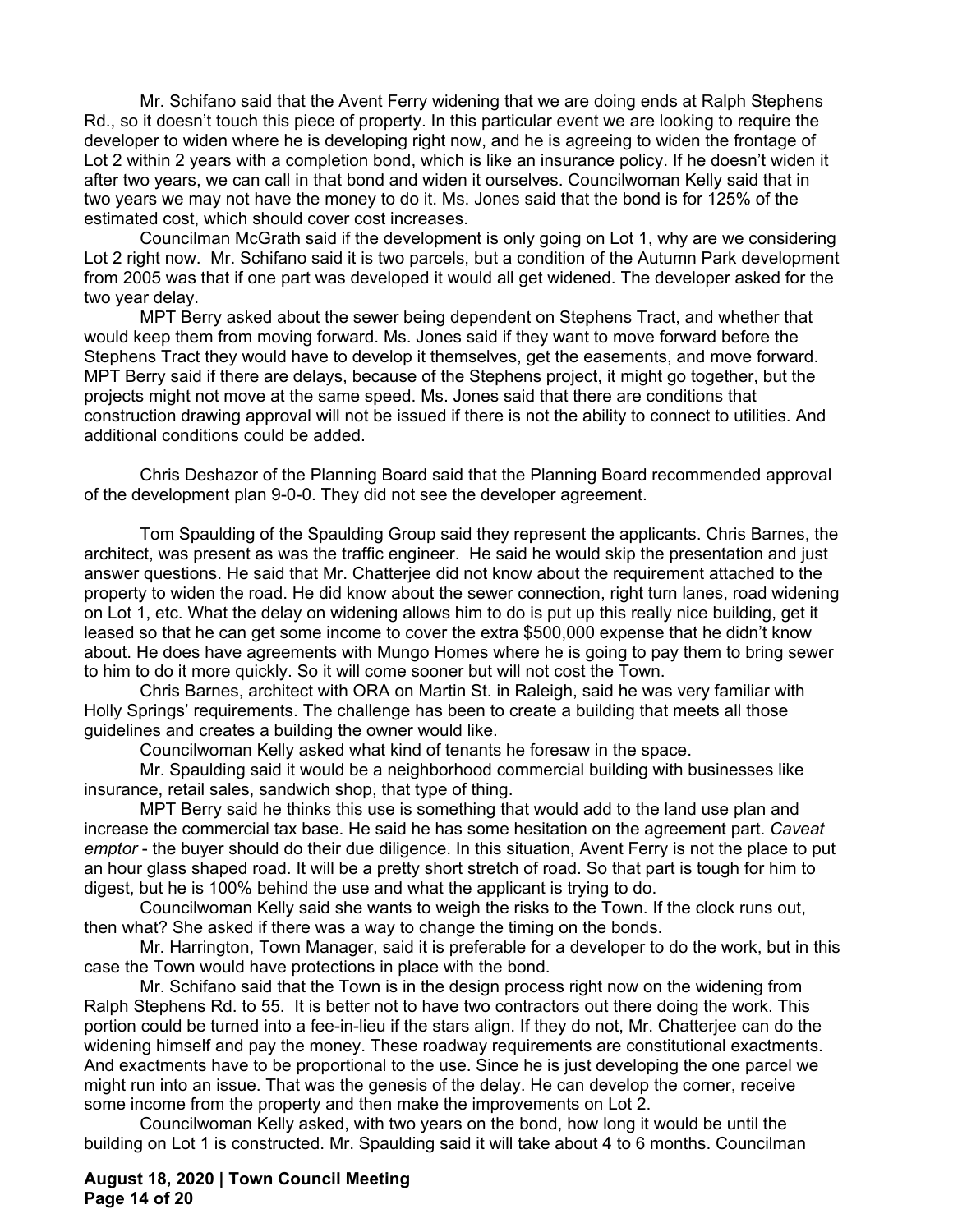McGrath asked if that meant the start time for the bond is two years after completion of the project. Mr. Schifano said it was two years from the execution of the agreement, which would be within thirty days from tonight.

 Councilman McGrath said we need to communicate to everyone who lives off Avent Ferry south of 55, that that Avent Ferry Road will be under construction for the next three years from 55 to Cass Holt Road. We need to get that word out.

 Councilwoman Kelly asked if the Town was under risk of having to cover the cost overruns on this if the stars do not align. Mr. Harrington said if the developer does not develop within two years the Town would call the bond, and would manage that project. In the current environment construction inflation is softening. At 125% of cost estimate, the Town would probably be in good shape.

 **Action (item 18):** Motion to approve Development Plan for Avent Ferry Commercial with the conditions listed in the agenda packet.

**Motion by:** Wolff **Second by: Berry Vote:** Unanimous

 **Action (item 19):** Motion to approve Developer Agreement for Avent Ferry Commercial.

**Motion by:** Villadsen **Second by:** McGrath **Vote: Aye:** McGrath, Kelly, Villadsen, Wolff **Nay:** Berry *The motion passed.* 

MPT Berry explained that his Nay vote was because of the intersection that he spoke about. He doesn't think it's the right place to have that sort of gap in road construction, but he understands the comments around the three years of construction.

Councilman McGrath asked Mr. Harrington to direct the Communications and Marketing Department to communicate to the public that Avent Ferry will be under construction for the next three years.

# **20. Utley Creek Greenway Phase 2 Design Contract**

Matt Beard, Parks and Recreation, said this item was to consider awarding a contract for professional consulting services for Utley Creek Greenway Phase 2. This project supports Strategic Priority 2.1 - expanding greenways. He showed on a map where the Utley Creek greenway Phase 1 is, crossing under GB Alford to the Morgan Park stub. The preferred path would be to follow the creek, which is more aesthetically pleasing and less in the way of future development. The path would connect to Holly Glen sidewalks, and thus to Braxton Village.

 Funds (\$300,000) were allocated for project design on June 22, 2020. An additional \$24,602 is being requested because of an expansion of scope due to topography: the length of the project was originally less than one mile, but is now estimated to be 1.2 miles. The length is needed due to topography of the land and to keep the grade ADA compliant. Fourteen proposals were received and a selection team made up of members of Engineering and Parks and Recreation interviewed the top four firms. The criteria for selection included experience in greenway planning and design, strong greenway analysis skillset, emphasis on community engagement, and financial and revenue strategies. The team selected Alta Planning + Design, who will be supported by Three Oaks Engineering and Summit Design and Engineering Services. He said the next steps will be design and permitting which will be completed by September 2021 with funding from Parks and Recreation

**August 18, 2020 | Town Council Meeting Page 15 of 20**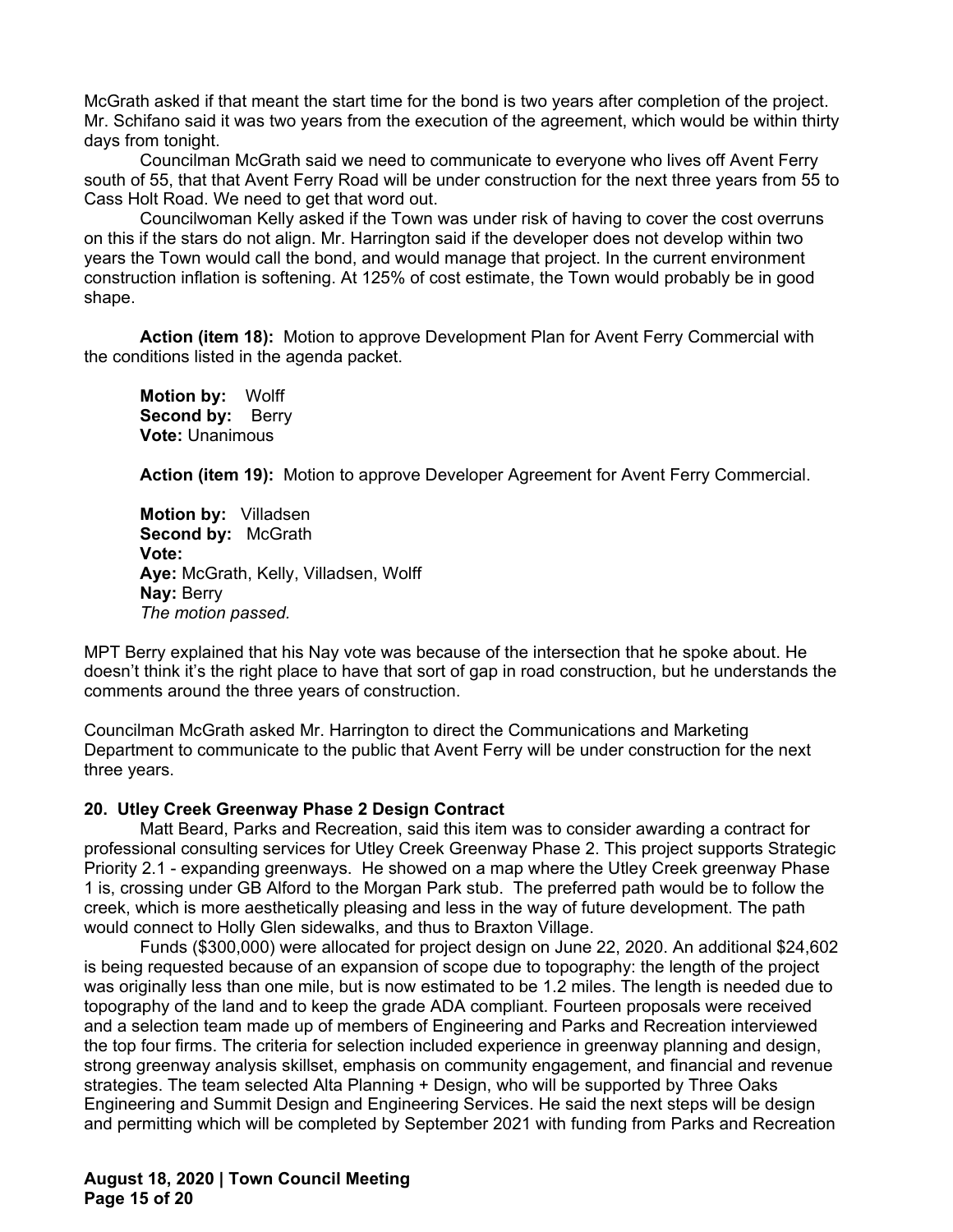Reserves. Construction is expected to be bid in the fall of 2021 with construction to begin in the spring of 2022, with funding from the 2011 Parks and Recreation Bond.

MPT Berry said that Phase 1 already funded, so this is specific to Phase 2. The additional funding is for the increase in length. Staff needs to engage with residents to find the best place to connect. There is Duke land that runs along behind that has trails and people tend to recreate, so the tie-in point would be important to consider.

Mr. Beard said a future thought would be to consider expanding this along behind the neighborhood towards, the west to be a further greenway off the streets.

Councilman McGrath asked about the path and why the connections were shown as they were. Mr. Beard said that there was a steep drop off that prevents the connection being further south and that they are trying to follow the path of the creek as much as possible.

 **Action 1:** Motion to approve budget amendment in the amount of \$24,602 to increase design budget for the Utley Creek Greenway Phase 2.

**Motion by:** Berry **Second by:** Villadsen **Vote:** Unanimous

 **Action 2:** Motion to approve design contract in the amount of \$324,601.86 for Alta Planning + Design, Inc. for the design of approximately 6,200 linear feet of greenway.

**Motion by:** McGrath Second by: Berry **Vote:** Unanimous

#### **21. Force Main Replacement for Avent Ferry Pump Station**

Kendra Parrish, Executive Director of Utilities and Infrastructure, said the purpose of this item was to outline the proposed Avent Ferry Force Main Phase 2 Upgrade Construction Project. Improvement of the sanitary sewer infrastructure is required to meet future build-out demand in this basin. The line is 1.6 miles long. The upgrade will be from the current 8-inch line to an 18-inch line from the location of the former Braxton Pump Station to the Utley Creek Wastewater Treatment Plant. The project was advertised and various proposals were received. Staff recommends awarding the contract to the low bidder. An innovative technique allows the line to be replaced in place, thus saving the cost of getting additional easements and still letting the town upgrade to 18" line.

 In 2019 meetings were held in Town Hall and presentations made at a Braxton Village HOA meeting. In 2020 survey staking is underway, postcards and other mailings are being sent to affected property owners, and the Engineering Department is coordinating with Communications on a social media campaign. Ms. Parrish outlined the proposed budget of \$2,963,155, which includes contingency. Revenues would come from previously allocated funds from Waste Water Reserves, and installment financing of \$2,963,155.

Councilwoman Kelly asked if any negative comments were received in the outreach. Ms. Parrish said there are some people who have fences on their easements. The Town gives them adequate time to relocate the fence outside of the sewer easment. If they are not able to do that our contractor will disassemble that portion of fence and leave it on the property. Staff got questions about road closings, and they shared with them that we are using directional drilling and would not close an entire street. Also there were questions about noise. The Contractor will not work outside of permitted hours.

Councilman McGrath asked about differences in line item costs from contractor to contractor. Ms. Parrish said the approved plans and permit from the state outlines what has to be done. Sometimes if a contractor has to sub out to a subcontractor it may cost them more. If they do it themselves it can cost less. What staff watches out for is if someone bids high on a line item you

**August 18, 2020 | Town Council Meeting Page 16 of 20**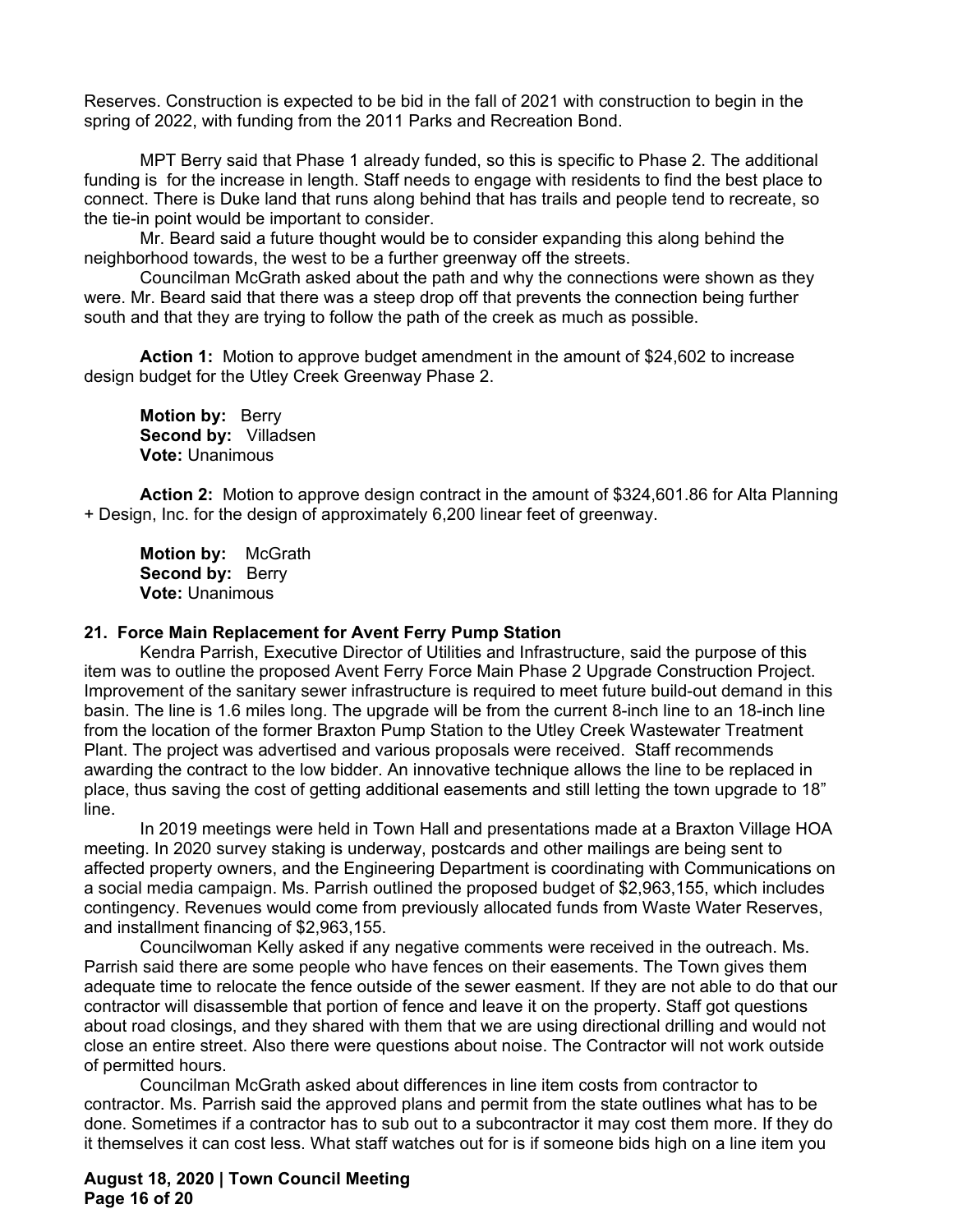might need to watch out. It doesn't mean that they will do a less careful job - they have to meet the standards. Councilman McGrath said he has heard a lot about erosion lately. Ms. Parrish said we have been having a lot of storms and hearing about problems and staff is trying to stay on top of those.

MPT Berry asked if the Town will still be taking out the higher amount we have gotten approved on for the loan, since the bids are lower than the projected budget. Mr. Harrington said we will take out the lower amount. That was more to protect us for going to the LGC. It was an "up to" amount, but we will take the lower amount.

**Action 1:** Motion to approve project budget, contingent on LCG loan approval of installment financing) and transfer of funds to the project account in the amount of \$2,863,500.

**Motion by:** Villadsen **Second by:** Kelly **Vote:** Unanimous *A copy of the budget amendment is attached to these minutes*.

 **Action 2:** Motion to award the Avent Ferry Force Main Project Contracts for a total of \$2,858,500 as detailed in the agenda packet, and authorize the Town Manager to sign and execute said contracts.

**Motion by:** Kelly **Second by:** Wolff **Vote:** Unanimous

 **Action 3:** Motion to approve Resolution 20-23, Approving Financing Terms and Documents for Avent Ferry Force Main Project.

**Motion by:** Berry **Second by:** McGrath **Vote:** Unanimous *A copy of Resolution 20-23 is attached to these minutes.* 

#### **22. Fire Truck Installment Financing and Bid Award**

Chief LeRoy Smith, Fire Department, said staff is looking at the purchase of a Tiller Fire Truck. When he arrived here his goal was to get to an ISO rating of 2. He had no idea he could get to a 1. They award points for different types of equipment. The standard is 2.5 miles from a ladder truck. If there are 5 buildings of 5 stories or more outside of the 2.5 mile range for a ladder truck the department doesn't get full points. Apartment buildings have sprinklers, but townhomes do not. Firefighters need to be able to access the front and the back of the building. Right now the Town is in a point of our growth where a second ladder truck is needed. The benefits of a tractor drawn aerial or Tiller Fire Truck are enhanced maneuverability, and a further reach from the road. The 107 foot main areal increase reaches to the top floor of occupancies. It has a lot of compartment space for equipment like portable ladders, in many lengths. Traffic is getting heavier, and roads are tight. There are places where a truck cannot get in and fire fighters need portable ladders.

Councilwoman Kelly asked where this truck would reside. Chief Smith showed the coverage map and discussed what the coverage would look like with the new station at Carolina Springs. The ultimate goal would be two trucks out of each fire station. He said Tiller trucks have been around since the 1800s. They went out of style in the '80s and '90s, but with things becoming more dense these trucks have the advantage of being able to get into places where we can't now.

MPT Berry asked for clarification that the need to staff the truck is not just to get people who know how to drive it, it's tied to how many people are required to staff shifts for 24 hours a day. Chief Smith said that hiring twelve people would give us people to drive the truck 24 hours a day seven days a week.

**August 18, 2020 | Town Council Meeting Page 17 of 20**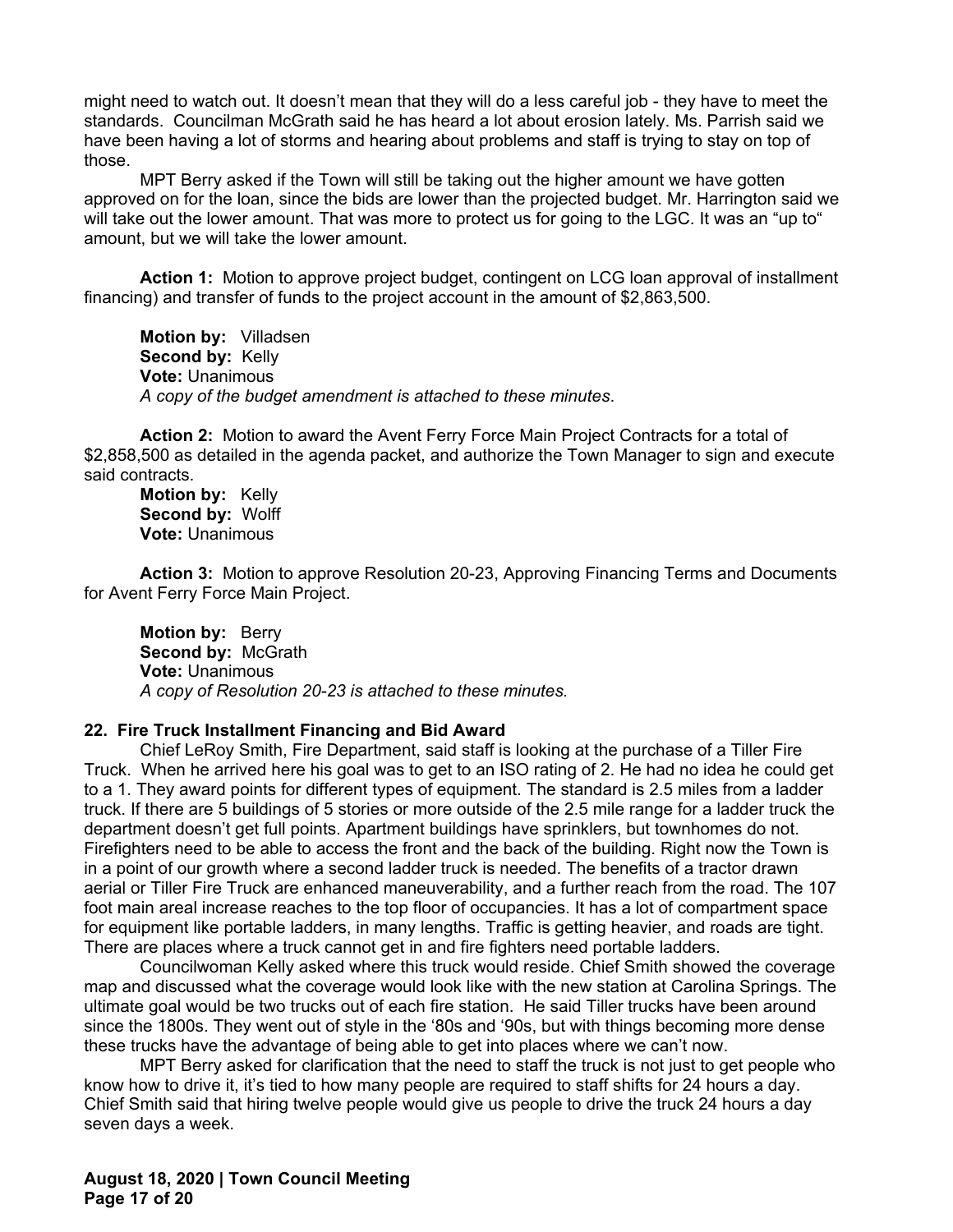Patty Dressen, Interim Finance Director, said our Financial Advisor worked closely on this. The winning bidder was JP Morgan Chase at 1.32% over 10 years. At one point we had a bid for 1.9%, and we thought 1.32% was better. MPT Berry asked why we want the no prepayment clause. Ms. Dressen said we would have had to pay 1.9% over 7 years to avoid the prepayment clause. Councilwoman Kelly asked Mr. Harrington if he was confident that the Town could afford the new staff. Mr. Harrington said Council is making a commitment to staff, but is not appropriating money at this time. The delivery time on this truck is 345 days. It will probably bridge two budget cycles. Staff may be added in phases, not all at one time, to add 12 to 15 firefighters. Councilman McGrath said the Town already didn't fund 9-10 law enforcement officers this year, and now we're asking for another 12, so we've got about 20 positions to staff next year. Mr. Harrington said, going back to the budget workshop, he did foreshadow this. Over the next 1 or 2 years the Town will have some budgetary pressure in the public safety arena.

**Action 1:** Motion to reject the lowest bid for being unresponsive.

**Motion by:** Villadsen **Second by:** Berry **Vote:** Unanimous

 **Action 2:** Motion to award bid for Fire Tiller Truck to Atlantic Emergency Solutions.

**Motion by:** McGrath **Second by:** Kelly **Vote:** Unanimous

 **Action 3:** Motion to adopt Resolution 20-04 awarding bid to JP Morgan Chase Bank for financing terms of Fire Tiller Truck.

**Motion by:** Kelly **Second by:** Wolff **Vote:** Unanimous *A copy of Resolution 20-24 is attached to these minutes.*

 **Action 4:** Motion to approve budget amendment for \$1.2 million to Fire Capital Outlay for the purchase of a Tiller Truck.

**Motion by:** Berry **Second by:** McGrath **Vote:** Unanimous

# **OTHER BUSINESS**

 Mayor Sears said as of Friday there have been 261 cases of COVID 19 and only 1 death in the Holly Springs zip code.

 MPT Berry said that one of the things that has gotten lost over the last few months are the finance actions. He wanted to thank the Finance staff, Patty Dressen, and Randy Harrington for these finance actions to bring huge savings to our taxpayers. He said it was really strong work. The move to the new Financial Advisor is bringing us dividends. Secondly, he thanked Chief Smith for the COVID testing. Last week there were COVID tests for employees, and today there was testing for residents.

 Councilwoman Kelly also thanked staff for all the money they are saving the Town. Also Holly Springs has reached 82% response rate for the Census and that is big. She called out teachers and scholars, and their parents for figuring the 2020-21 school year out and being flexible with the new requirements due to COVID. We have a lot of teachers who show their love to the

**August 18, 2020 | Town Council Meeting Page 18 of 20**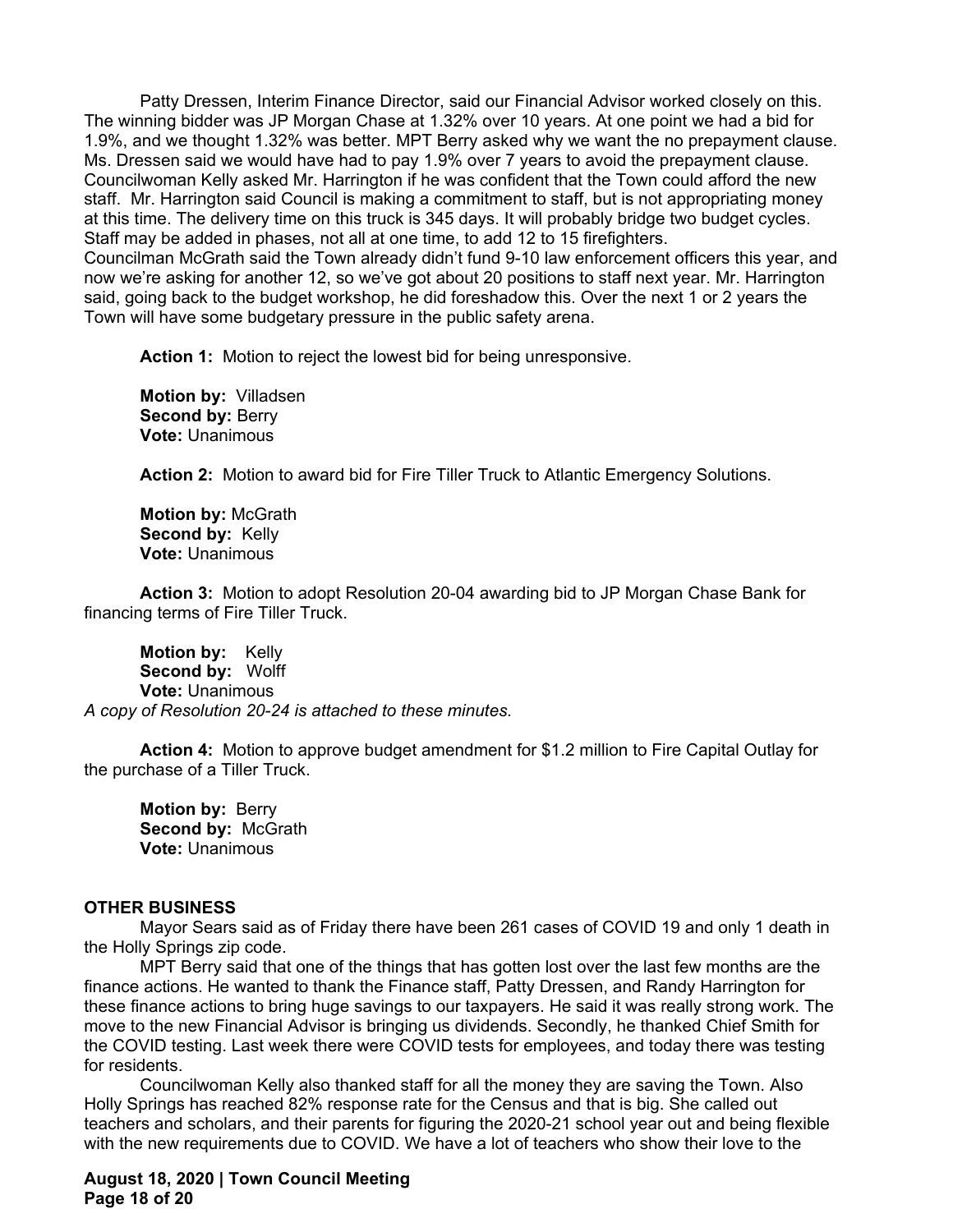children in the Town. Today, 100 years ago, the 19th amendment was ratified recognizing women's right to vote. And after that, the fight continued with the Voting Rights Act of 1965 ensuring the right to vote regardless of race. August  $6<sup>th</sup>$  was the  $50<sup>th</sup>$  anniversary of that Act. She told citizens to honor the people who worked for these by exercising your right to vote, in person or by absentee ballot. She said she has ballot applications in a box outside her house for people to pick up.

 Councilman McGrath said the second landfill workgroup meeting was tonight. In positive news, GFL has taken some constructive and positive measures towards the operations side, including investment in a new dozer pusher and two fill trucks that are completely covering the open face daily. New management is coming in who have turned other landfills around. The posi-shell study will be finishing at the end of this month and they will put a report out for that. He also had a meeting today on exploring creating a task force with Pastor Brown, Rev Cofield and Chanel Wilkins, and the Mayor and MPT Berry came for a few minutes each at different times. He said they generated multiple ideas in that hour and a half. He wants to branch that out to include more people.

Councilwoman Kelly asked for more explanation on what this involves, because she hadn't heard about this meeting. Councilman McGrath said this was a follow-up exploratory meeting to see how we could bring this forward. He said it was not anything official or Town sanctioned at this time. Councilman Wolff asked if it was still centering on the pandemic and its effects. It sounds more wide-reaching. Councilman McGrath said it was all of that. Figuring out what are the gaps in coverage, and what are the organizations that can assist in bridging those gaps. At some point he would like to make this a larger discussion in an open meeting. Councilwoman Kelly said she wants to make sure what the scope of this is, and whether he would bring it back to Council. Councilman Wolff said it feels like the goals and scope have become less defined than the original proposal, perhaps broader. The original proposal was in response to COIVD and the economic impacts, and it feels like it has moved to broader topics. Councilman McGrath said some of the broader topics were brought up by other individuals. This is bringing people together to find intersecting circles of influence and problems. If that is what he can define, it is bringing people together to solve common problems.

# **MANAGER'S REPORT**

Randy Harrington, Town Manager, said he had a few items. First, for Council's information, the Planning Board Chair Dana Rybak had requested to have their August meeting virtually rather than in person. She received feedback that the group would feel more comfortable with that. He recognized Patty Dressen and her team for all their work on the audit and refinancing to save the Town money. The DEC Associates, our new Financial Advisor, will be here at the October meeting to make a presentation.

Since our last Council meeting, Paul Liquorie has been named as Holly Springs' new Police Chief. His first day is September  $7<sup>th</sup>$ . He said that staff is thinking about innovative ways to introduce him to the community, given the current environment. He is very excited about moving to Holly Springs and when we introduce him formally there will be more information about the process.

Finally, he said that under the current mass gathering restrictions in the state there is no way to hold HollyFest in the way the Town has done it in the past. There is a lot of uncertainty on what be restrictions will be in place then. Parks and Recreation is getting close to presenting ideas to him on how to hold HollyFest this year and he will get back to Council when he has heard their ideas.

**CLOSED SESSION:** The Council entered into closed session, pursuant to N.C.G.S. 143- 318.11(a)(5) to discuss a real estate matter, N.C.G.S. 143-318.11(a)(3) and to consult with the Town Attorney on potential litigation involving developer of the 241 Main St. Project.

**Motion by: Berry Second by:** Villadsen **Vote:** Unanimous

**August 18, 2020 | Town Council Meeting Page 19 of 20**